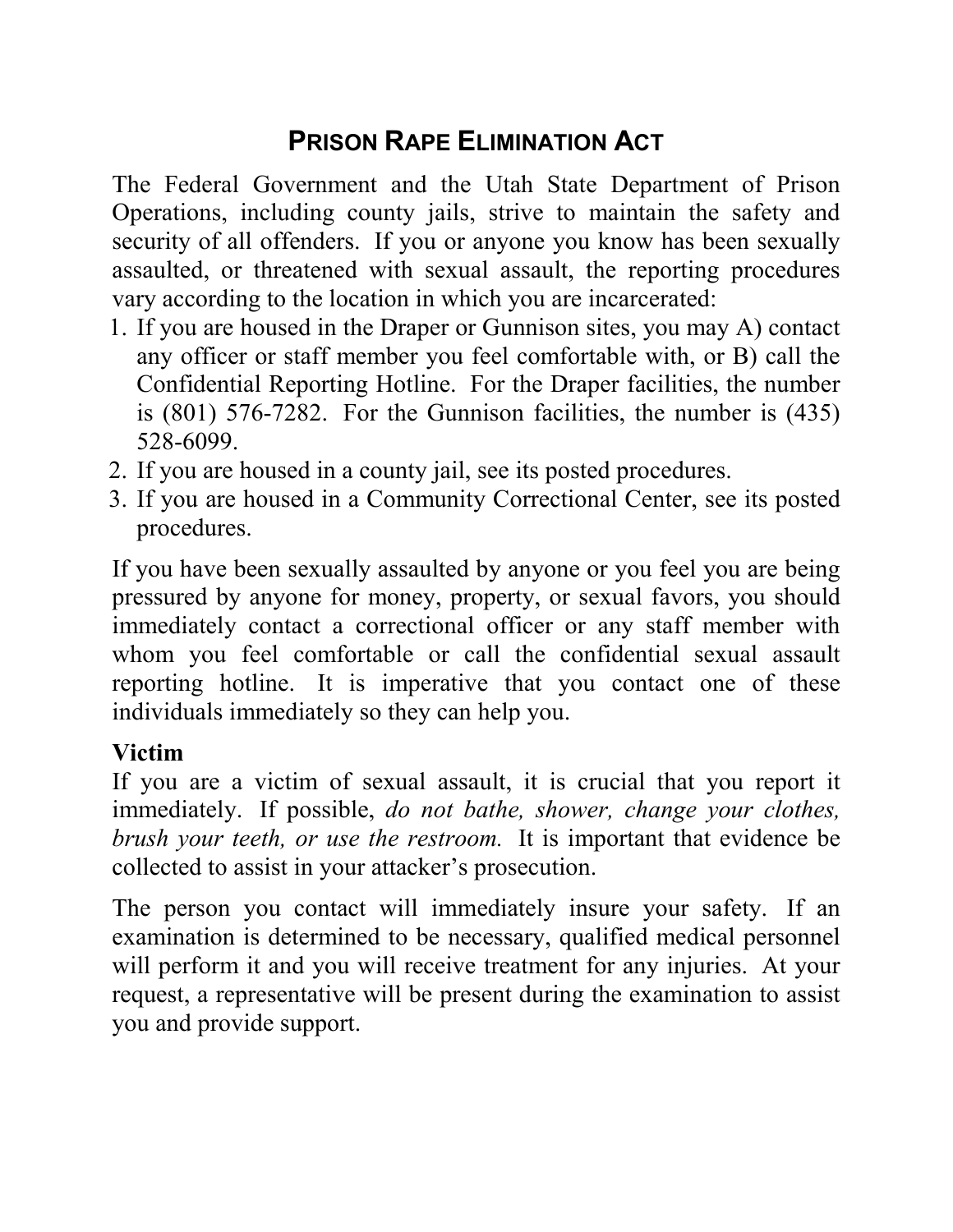To ensure your safety, a variety of steps may be taken, based on your individual circumstances. Additional counseling and medical assistance is available to you on a continual basis.

# **Perpetrator**

If you are the perpetrator of a sexual assault, the following risks are involved:

- 1. New criminal charges and/or loss of parole date,
- 2. The danger of contracting the HIV virus that causes AIDS and/or contracting other sexually transmitted diseases,
- 3. Administrative segregation to include loss of any privileges such as work, school, recreation time, etc.

# **ADA—AMERICANS WITH DISABILITIES ACT**

The Americans with Disabilities Act is intended to protect individuals with disabilities from discrimination on the basis of disability in the employment, services, programs, or activities of all state and local governments and their agencies. Therefore, disabled inmates shall not be excluded from participation in or be denied the benefits of services, programs, or activities due to disability except on the basis of undue hardship, business necessity, health and safety, security, or other lawful reason.

To be considered for an ADA accommodation, inmates will complete the Inmate ADA Request Form and submit it to the Department ADA Coordinator in the DPO Administration Office. Forms are available from your housing unit managers and OMC and must be witnessed by staff before submitting.

Requests for ADA accommodation typically require an inmate to be limited in a major life activity such as walking, communicating, hearing, speaking, learning, writing, and breathing.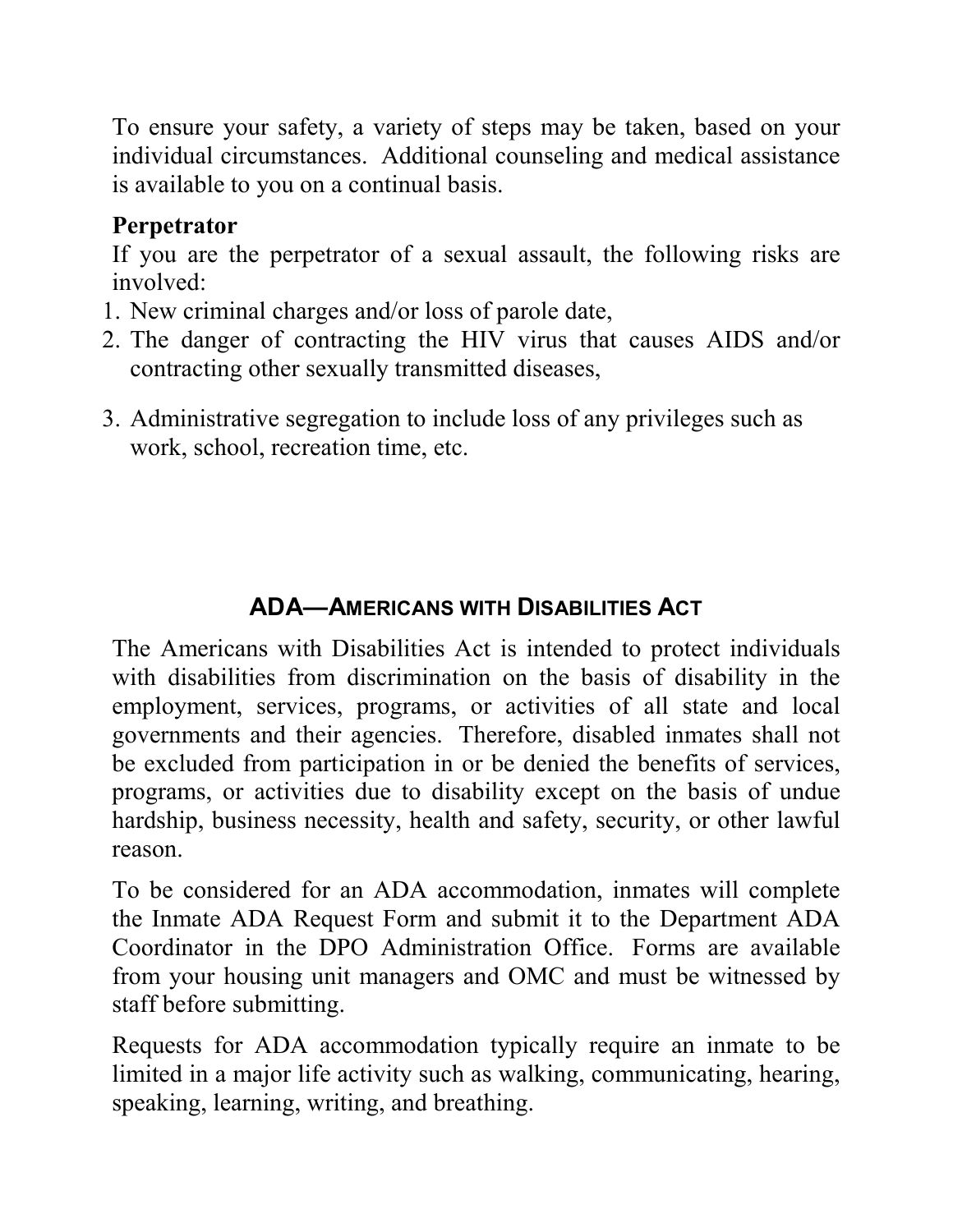Requests for a medical, dental, or mental health visits, diagnosis, medication, or medical equipment are not considered ADA request. These must be rendered through medical by a medical professional. Clearances such as bottom bunk, bottom tier, shoes, eyeglasses, hearing aids, canes, etc. may not be considered to be ADA issues unless you are limited in a major life activity or denied equal access if these items are not available. To seek medical advice, attention, equipment, or medication you must request to be seen by medical, dental or psychology following the Health Care guidelines in this manual.

To ensure effective communication with inmates who have a hearing disability, the Utah Department of Corrections will provide appropriate auxiliary aids and services free of charge, which may include: qualified sign language interpreters and oral transliterators, TTYs, video phones, note-takers, computer-assisted real time transcription services, written materials, telephone handset amplifiers, assistive listening devices and systems, telephones compatible with hearing aids, closed caption decoders or TVs with built-in captioning, and open and closed captioning of Utah Department of Corrections' programs. Utah State law specifically allows the Utah Department of Corrections to charge a copayment for medical services and devices for inmates. HOwever, an inmate may not be denied medical treatment or medical devices, such as hearing aids necessary for effective communication, on the grounds that the inmate is indigent.

# **OFFENDER CODE OF CONDUCT**

All inmates are expected and required to adhere to the following rules and regulations pertaining to the inmate code of conduct.

Inmates shall:

1. Respect the civil and legal rights of all persons,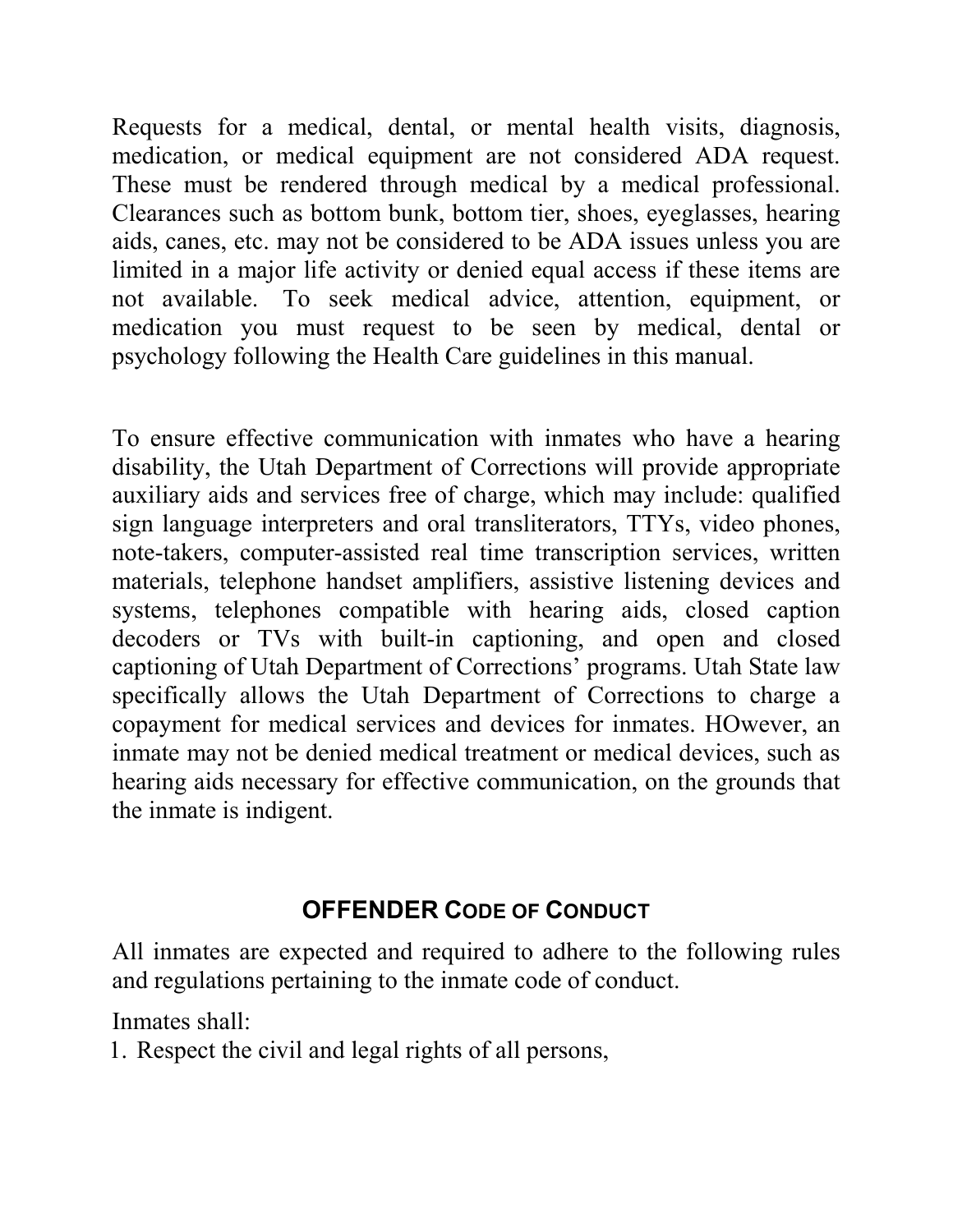- 2. Be respectful, courteous, and civil with the public, staff, and each other and shall not use coarse, loud, profane, or unnecessarily harsh language,
- 3. Observe and abide by institutional rules,
- 4. Not engage in "horseplay" or the playing of pranks at any time,
- 5. Not engage in discussion or debates, nor speak disparagingly of the nationality, race, or beliefs of any persons to the detriment of safety, security, management, or control of the institution,
- 6. Not become involved or become a member of any organization, association, movement, group, gang, or combination thereof which has adopted a policy of advocating violence or acts of force to deny others their constitutional rights, advocate racial or religious discrimination as a political philosophy or objective, or threatening the safety, security, management, or control of the institution,
- 7. Not ridicule, mock, deride, taunt, or belittle any person or group of persons, or willfully embarrass, humiliate, or do anything that might incite any person to act out in an inappropriate manner,
- 8. Not engage in or encourage others to engage in any form of sit-down, slow-down, or work stoppage,
- 9. Not use equipment, facilities, supplies, etc. for anything other than the purpose for which it was intended or without proper authorization,
- 10. Perform assigned duties or tasks promptly as directed and as required by law and consistent with institutional policy and procedures,
- 11. Be provided by the institution with an identification (ID) card to be maintained in their personal possession when away from designated housing unit,
- 12. Request clarification from staff on unclear instructions, orders, policies, procedures, etc.,
- 13. Not accept loans, gifts, compensations, or barter from other inmates,
- 14. Not purchase, bargain, etc. for items belonging to other inmates,
- 15. Not sell, trade, or loan items to other inmates,
- 16. Not have any involvement in the setting or maintaining of any fire,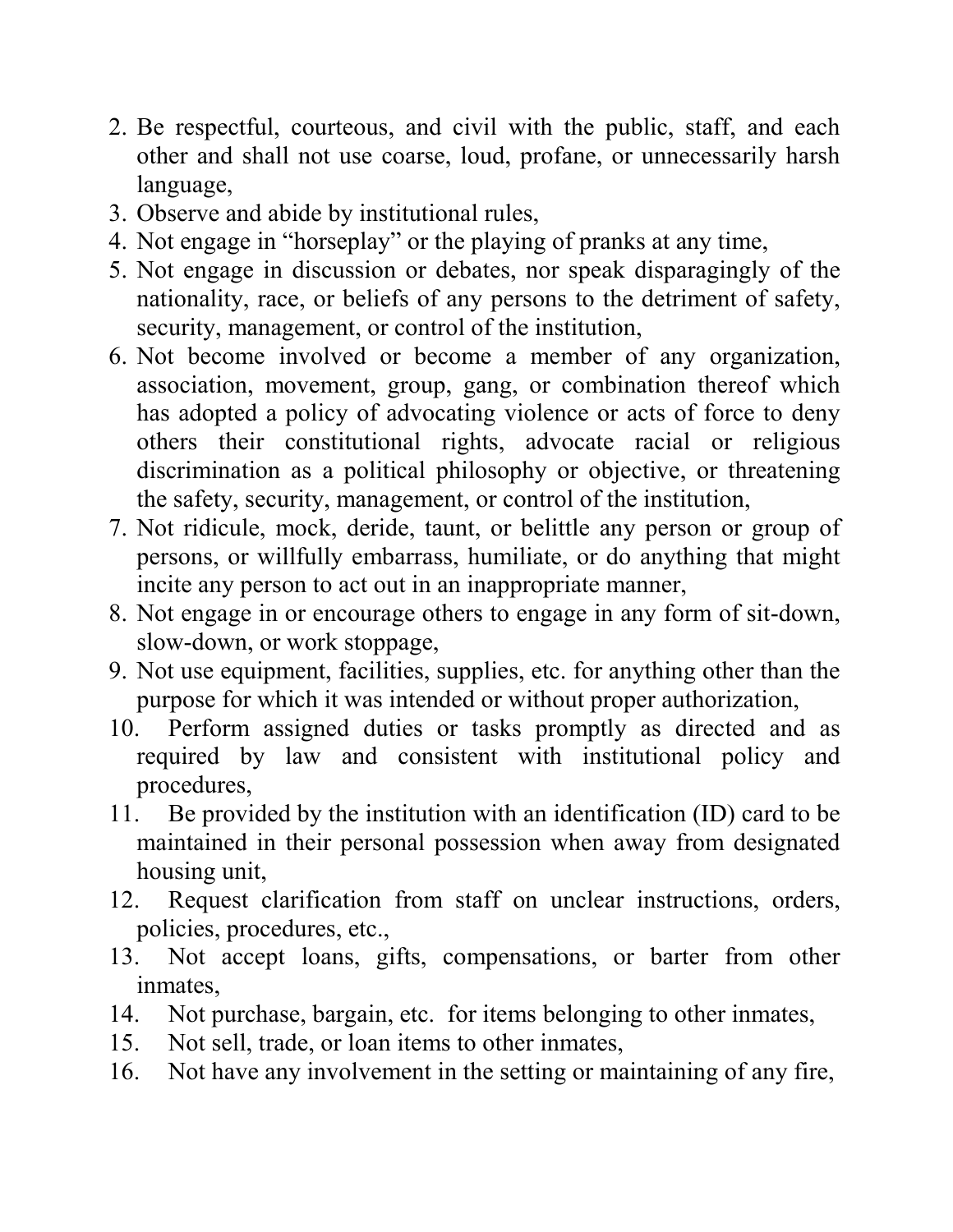- 17. Not commit assault and battery, assault with a deadly weapon, or assault with a bodily fluid or bodily waste,
- 18. Not engage in or incite a riot (i.e., not create or engage in a disturbance of correctional operations),
- 19. Not escape, attempt to escape, or plan an escape,
- 20. Not be in possession or use of a firearm, explosive weapon, or infernal device,
- 21. Not commit robbery,
- 22. Not commit a sexual assault or make a verbal, physical, or written threat of sexual assault,
- 23. Not take any hostage,
- 24. Not intentionally cause the death of another,
- 25. Not fight,
- 26. Not tamper with, interfere with, alter, jam, jack, or otherwise damage or destroy a lock, locking device, locking mechanism, or security device,
- 27. Not possess or use any intoxicants or unauthorized drugs, produce a positive urinalysis or breath analysis, or refuse to submit to urinalysis or breath analysis on request,
- 28. Not deliberately damage, lose, or destroy state property or the property of another,
- 29. Not commit forgery, embezzlement, or theft,
- 30. Not have unauthorized possession of any tools or materials,
- 31. Not be in the possession of any weapon,
- 32. Not be involved in gambling, loan sharking, or extortion,
- 33. Not resist arrest or required movement or refuse a direct order,
- 34. Not interfere with an investigation, make false statements, or provide false identification,
- 35. Not use any disguise, mask, or be in possession of any correctional staff members, volunteer's, or private citizen's clothing or any part of any official uniform,
- 36. Not violate any contract, community release agreement, classification, or any other agreement involving community release,
- 37. Not adulterate or alter any food or drink,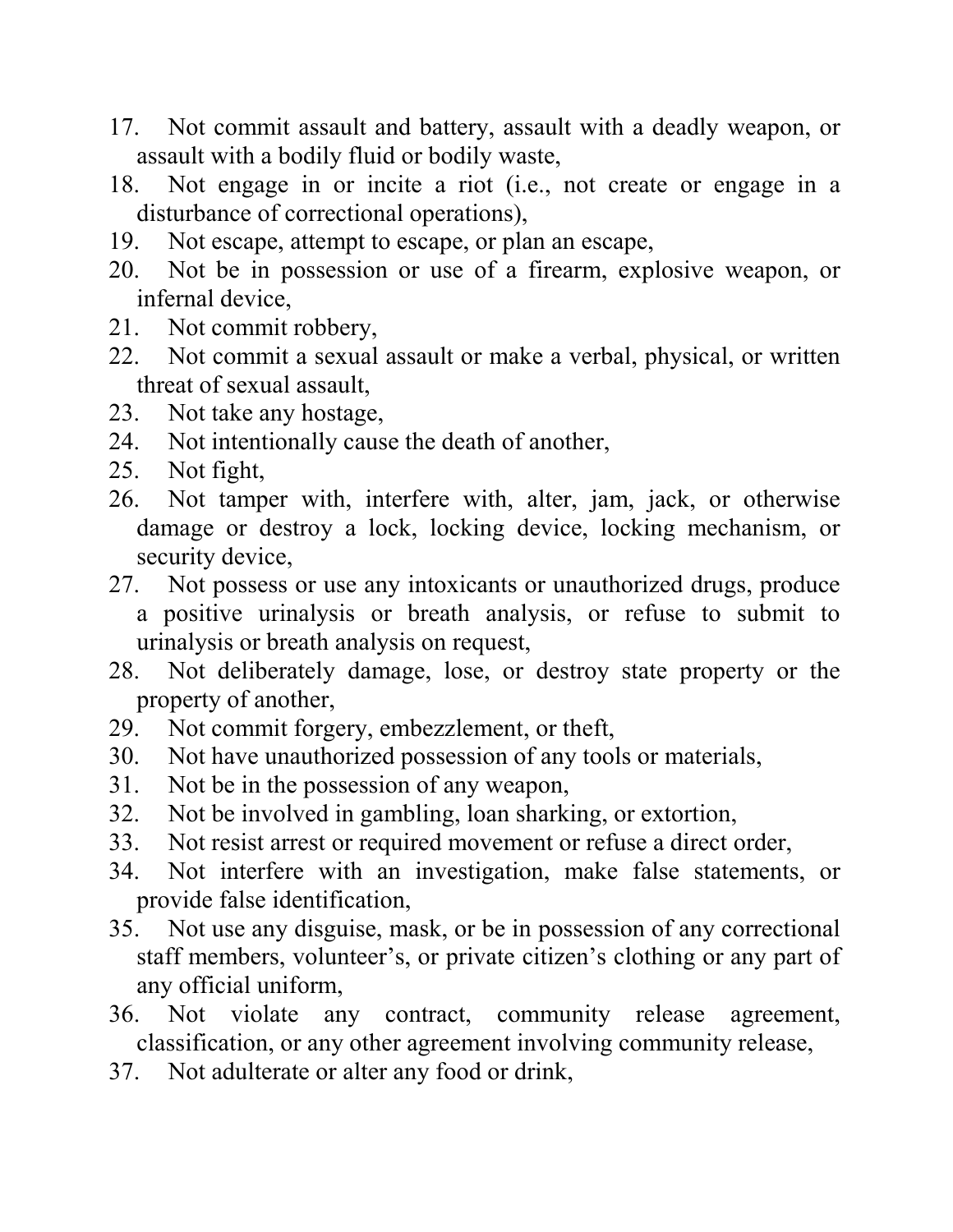- 38. Not be in an area where drugs, intoxicants, or alcohol are being used,
- 39. Not fail to take medications as prescribed, or fail to turn in prescribed medications, or have unauthorized possession of prescribed medications,
- 40. Not manipulate housing assignment by use of violent, threatening, or disruptive behavior,

# **Lay Down Siren**

When there is a disturbance a siren will sound. If you are in an area and you hear the siren you are to immediately lay on the ground face down with your fingers interlocked on your head. If you do not get down you will be perceived as a part of the disturbance and force will be used according to the use of force policy. Once you are on the ground you will wait for commands from responding Officers

## **CELL STANDARDS**

All inmates are responsible for keeping their living quarters clean. The day shift sergeant may conduct, or designate another officer to conduct, a daily inspection beginning about 9:00 a.m. Negative C-notes can be issued for areas that do not meet standards. Continual negative C-notes will result in disciplinary proceedings. All inmates will be out of bed and beds will be made no later than 8:00 a.m unless you have a medical lay-in or you are a graveyard shift worker.

1. **Bed:** Will be made prior to inspection. Inmates will not be on or in bed during inspection. All bedding will be tucked in and the blanket will be on the bed. Blankets shall not hang over the edge of the bunk obstructing the view of the officer. There will be nothing stored on the unoccupied bunk at any time. Bedding shall not be used as curtains, rugs, or for any purpose other than its intent.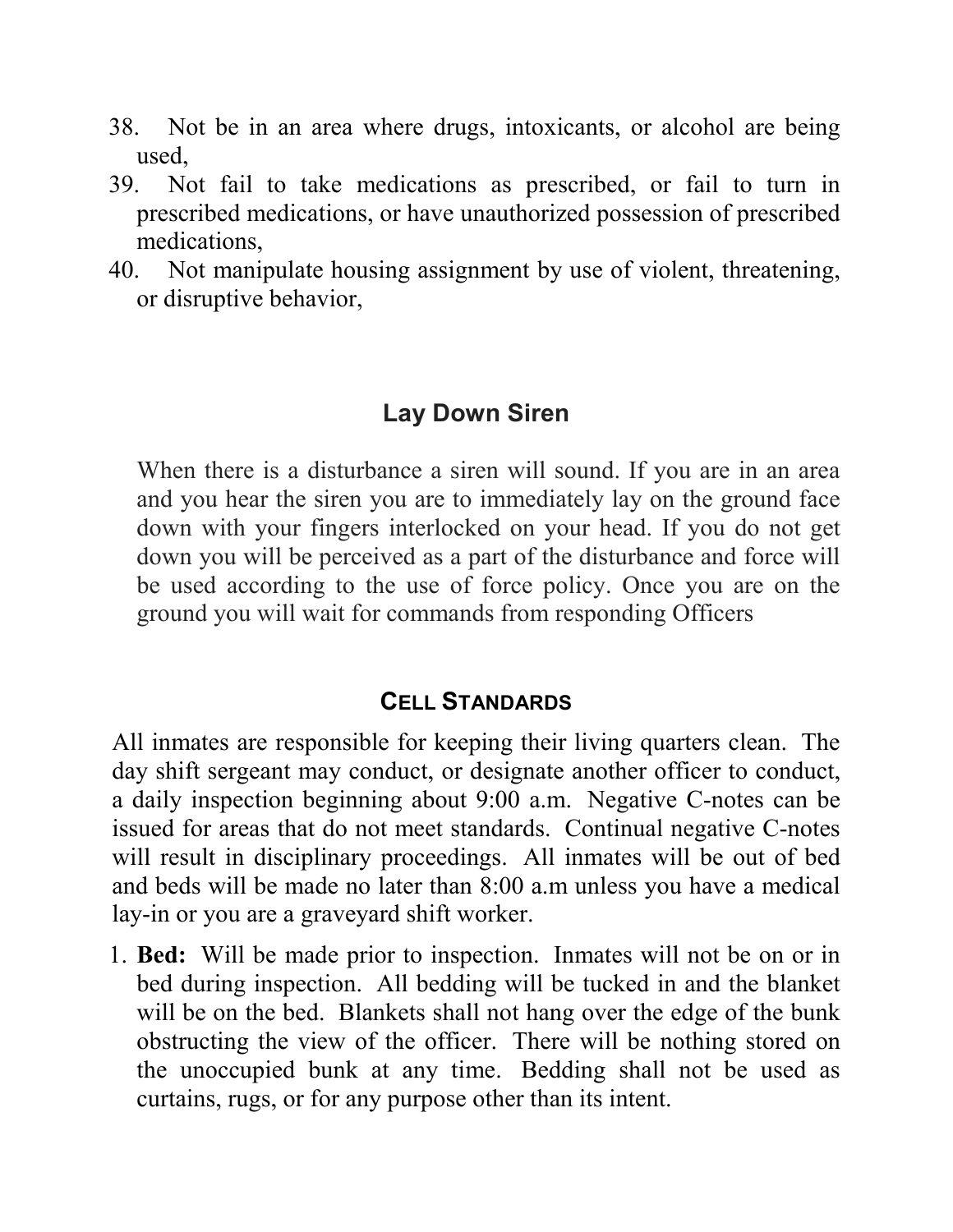- 2. **Desk:** Cleaned and dusted daily. Nothing attached to the desk; no plants of any kind allowed. The desk shall not be cluttered or messy.
- 3. **Floor:** Mopped daily concentrating on corners and toilet area. Not to be cluttered with clothes or anything else.
- 4. **Light:** No light covers are allowed. No coloring of the light bulbs. Light should be in place and secure. Nothing shall be hung from the light fixture.
- 5. **Toilet:** Cleaned daily inside and out. No Toilet seat covers are allowed. No water line or ring shall be allowed on the inside of the toilet
- 6. **Mirror:** Shall be cleaned daily. Nothing is to be attached to the mirror, including personal mirrors.
- 7. **Sink:** Shall be cleaned daily inside and out. No soap residue shall be present on the inside or outside of the sink.
- 8. **Walls:** Nothing shall be attached to the wall in any way except in bulletin board areas. Walls will be painted one solid color that is approved by the captain. Bulletin boards will be of a uniform size and placement.
- 9. **Window:** Shall be cleaned daily. Report any broken windows to the officer on duty. Nothing is allowed to cover or obstruct the view out of the window.
- 10. **Window Sill:** Shall be cleaned or dusted on a daily basis. Nothing will be stored on the windowsill.
- 11. **Trash Can:** Shall be emptied on a daily basis.
- 12. **Clotheslines: NOT** allowed!
- 13. **Locker Box:** If available, must be kept in the designated area.<br>14. **Air Vent:** Nothing will be attached to or cover the air vent.
- Air Vent: Nothing will be attached to or cover the air vent.
- 15. **Cell Bars:** Nothing will be attached to the bars.

## **CHAIN OF COMMAND (ADMINISTRATION STRUCTURE)**

The line of administration/chain of command shall be in a progressive line of increasing authority.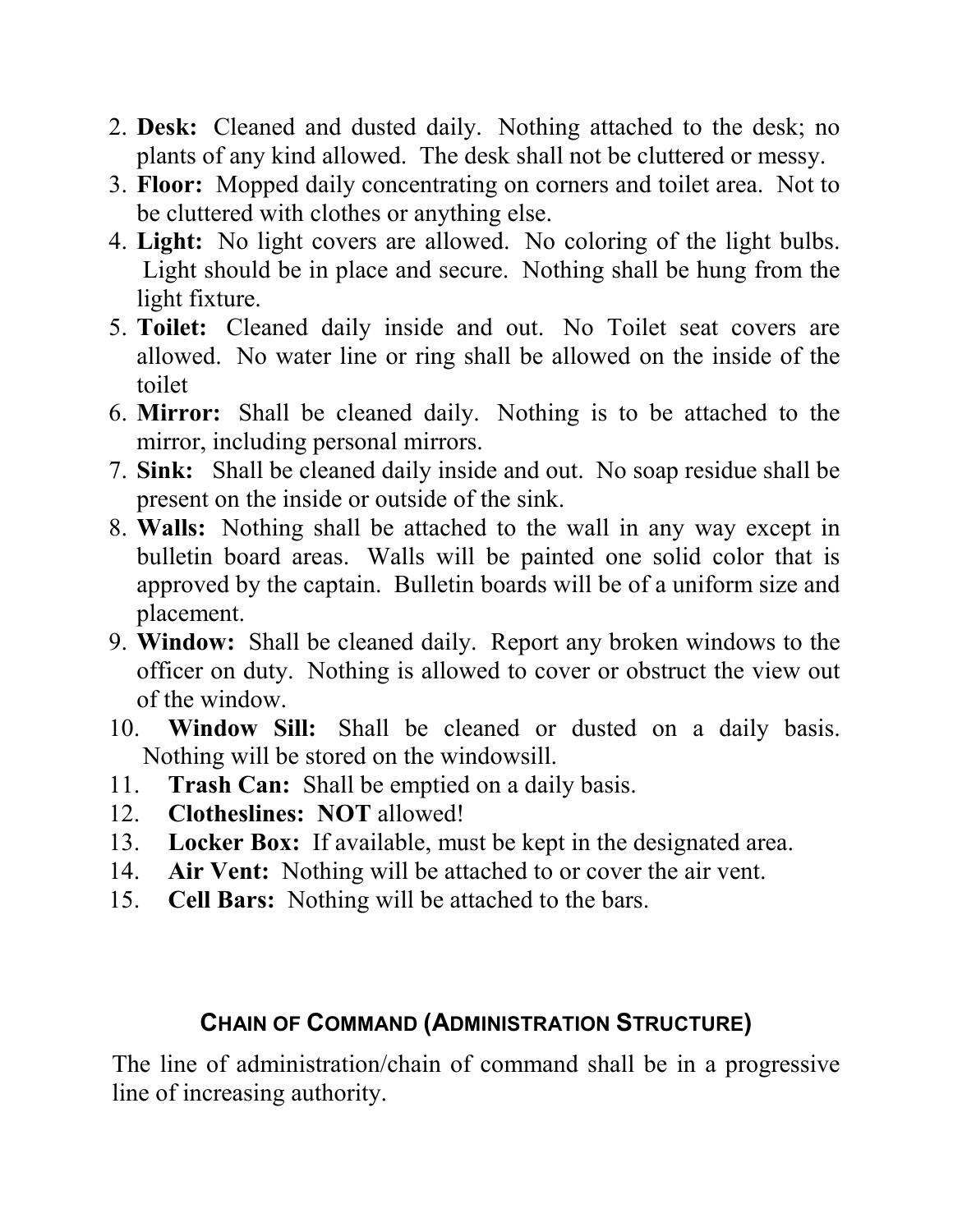- 1. Officer
- 2. Sergeant
- 3. Lieutenant
- 4. Captain
- 5. Shift Commander (after hours)
- 6. Deputy Warden
- 7. Associate Warden
- 8. Warden

# **COUNT**

Whenever a count is announced, all inmates are expected to be in their assigned housing area. Any inmate not in their assigned housing area during a count may be subject to disciplinary action. Officers are expected to see skin and will order inmates to position themselves where the officer can clearly see the inmates he or she is counting. A stand-up count is required at least once a day. During this count the officers will require the inmate to stand up in order to be clearly recognized. Count times are as follows:

An emergency count may be called at any time. If an inmate fails to be in his or her assigned area, he or she may be subject to disciplinary action.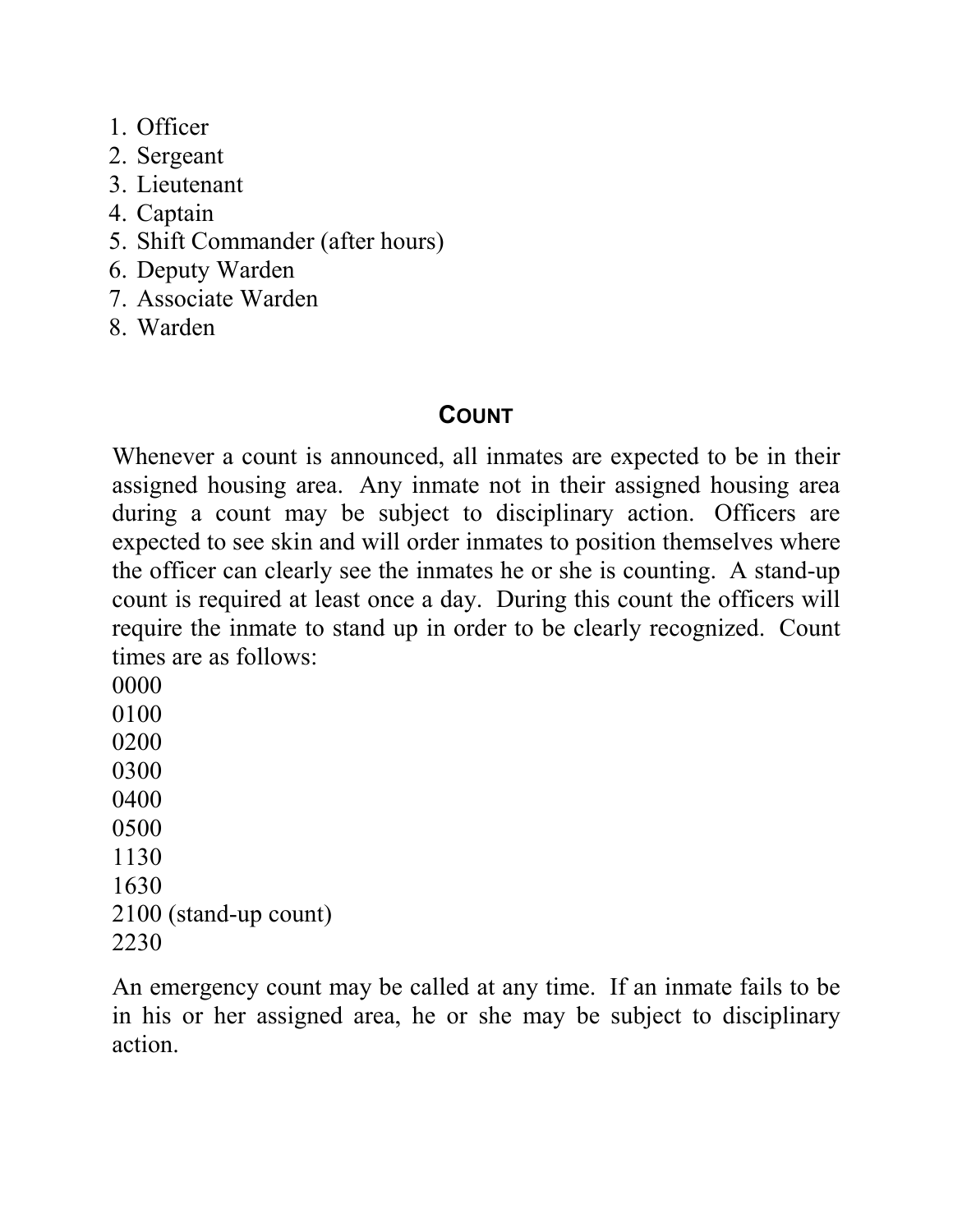"Rack in" may be called at any time for reasons of safety, security, control, or management needs. Inmates report directly to their assigned housing unit. During counts the cell doors will be closed and locked.

### **URINE COLLECTION AND TESTING**

Inmates are routinely tested for unauthorized substances. Staff may request a urine sample at any time. Failure of the inmate to produce one will result in disciplinary action.

Staff of the same sex as the inmate will observe urine sample collection. It shall be the inmate's responsibility to provide a sample within two hours from the time of the request.

If the inmate refuses or is unable to produce the requested sample within the given time frame, a disciplinary report will be issued to the inmate for failure to provide a urine sample.

Inmates testing positive will be subjected to disciplinary actions. Inmates guilty of substance abuse may also be subjected to other administrative sanctions such as loss of privileges.

## **DISCIPLINARY PROCEDURES AND SANCTIONS**

The Inmate Disciplinary System was established to promote safety and order within the institution. The entire disciplinary policies and procedures are located in the Inmate Reference Manual in every housing unit. Inmates may check out the policy to learn the complete process. The following is only a summary of the process.

#### *MAJOR DISCIPLINARY*

A major infraction includes acts of misconduct for which a serious or grievous loss can be imposed as punishment. A major disciplinary requires a due process hearing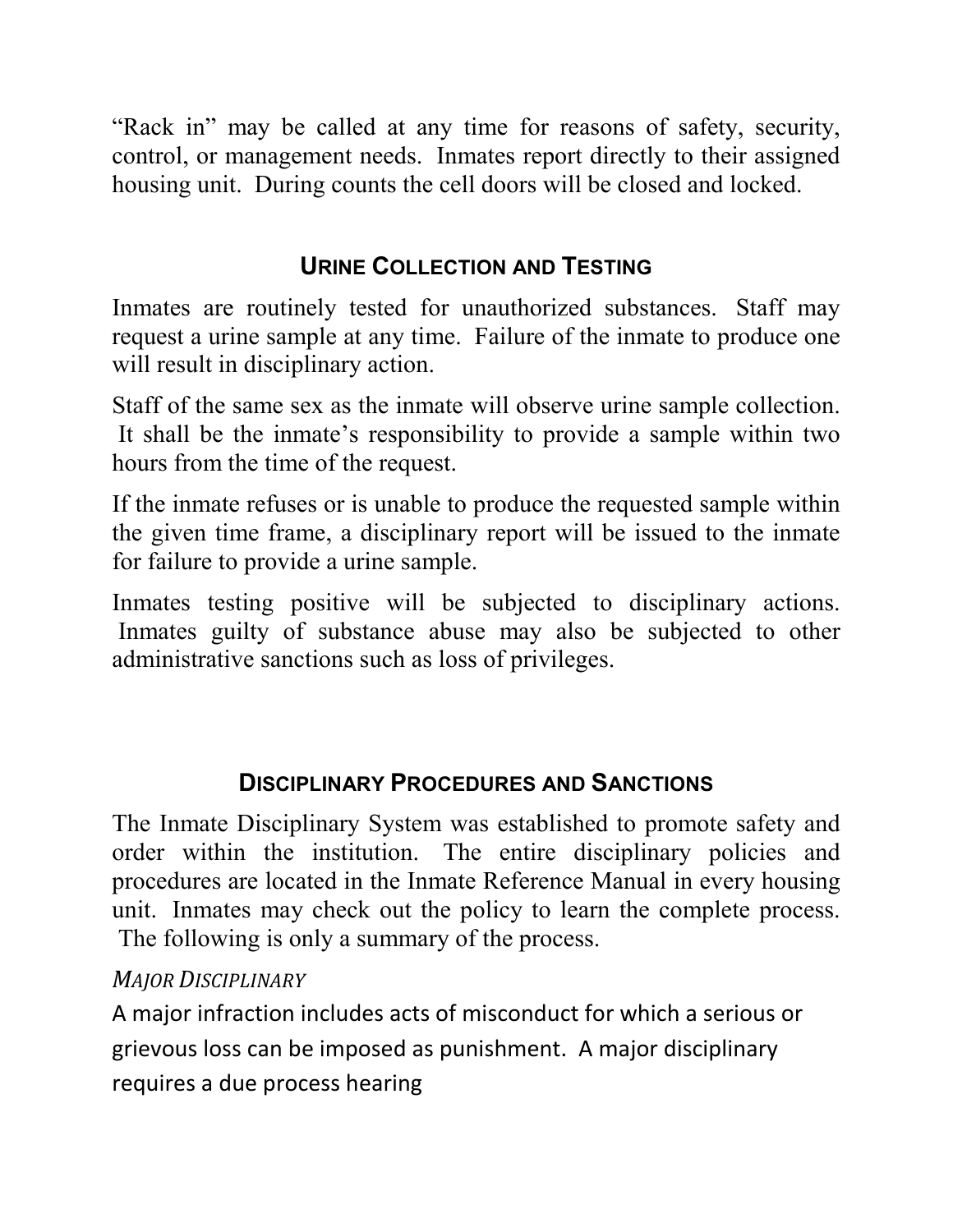# **DUE PROCESS**

Due process in an administrative disciplinary hearing affords the inmate with the following rights:

- 1. To be present for the hearing (though in some circumstances a hearing *in absentia* can be done),
- 2. To have written notice of charges 24 hours before the hearing,
- 3. To present a defense of the allegations verbally, written, and/or by requesting witnesses (inmates have no Constitutional right to confront or cross-examine witnesses),
- 4. Witnesses may be dismissed for several reasons during the hearing, refer to Inmate Disciplinary Policy and Procedures for details,
- 5. Inmates do not have a right in the disciplinary hearing to refuse to answer questions; the Inmate Disciplinary Hearing Officer may make an adverse inference towards an assumption if the inmate refuses to answer a question,
- 6. To receive written findings of the hearing, and
- 7. To appeal the findings of the hearing.

# *APPEAL*

Major disciplinary convictions and sanctions may be appealed to The Department of Prison Operations Administrative Hearing Officer based only on one or more of the following factors:

- 1. Disciplinary procedures were not properly followed,
- 2. There was not at least some evidence to support the disciplinary findings, or
- 3. The disciplinary sanction was clearly arbitrary or capricious or was unreasonably harsh or unreasonably light.

Appeal forms may be obtained from the DHO (hearing officer) or from the housing unit.

## *DISCIPLINARY SANCTIONS*

After a guilty finding the DHO has a choice whether to fine, restrict privileges, place specific expectations, give punitive isolation, or impose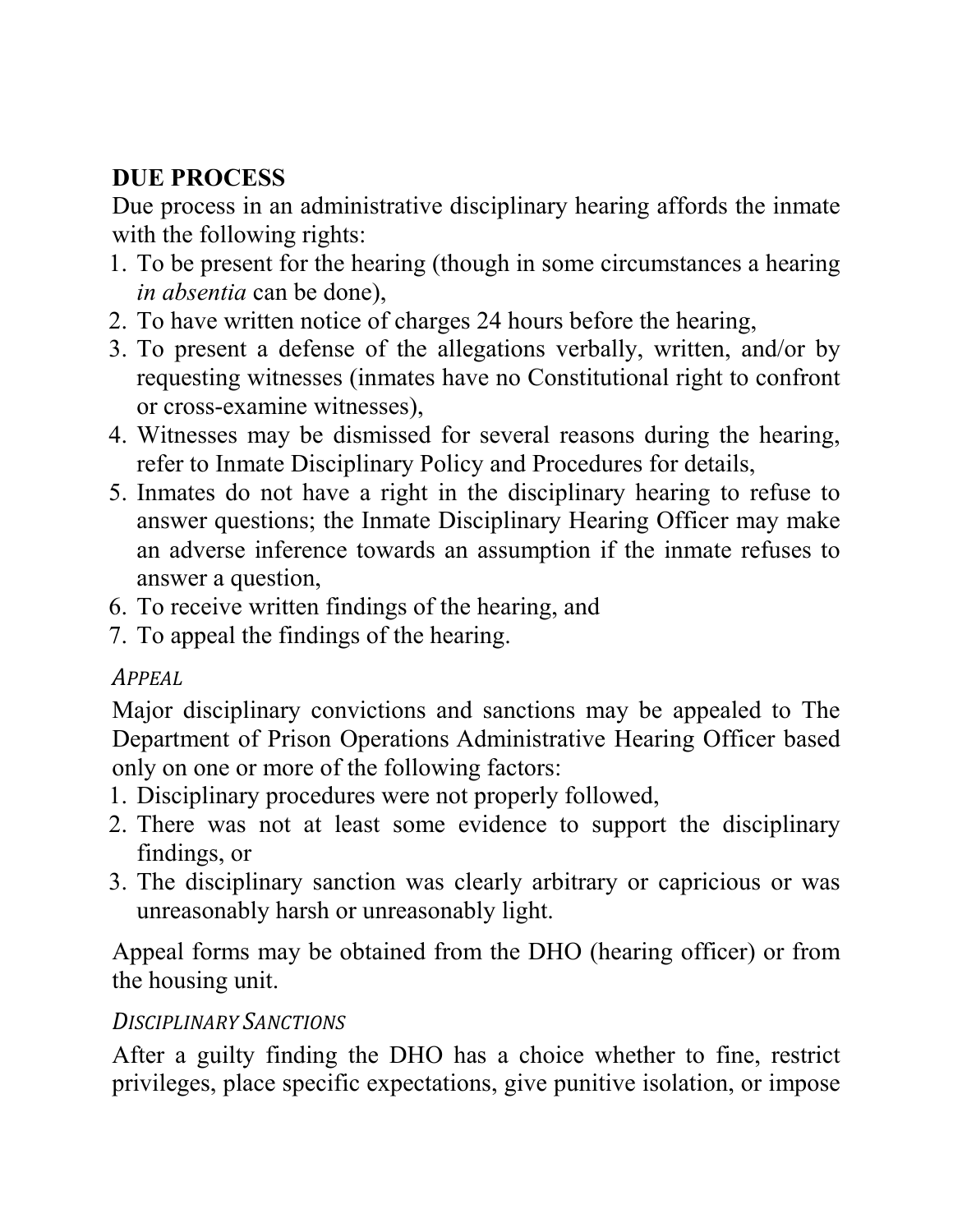a combination of the above. Fines will be taken from the inmates account as funds are placed into it.

#### *FINES AND RESTITUTIONS*

Fines are sanctions intended to discourage misconduct by requiring the inmate to pay an additional cost for the misconduct. Restitution is the sanction to pay for the cost of administration to deal with the misconduct in which the inmate deliberately engaged.

## *PUNITIVE ISOLATION*

While in punitive isolation an inmate is sequestered in his or her cell. The inmate may be subject to the following limitations:

- 1. No phone calls,
- 2. No visiting except legal,
- 3. No recreation,
- 4. Out-of-cell time every Monday, Wednesday, Friday for a period of 15 minutes;
- 5. Mail, meals, medical, and laundry will be delivered to the inmate in his or her cell,
- 6. Commissary is limited to hygiene items and envelopes, and
- 7. Religious counseling is in the cell, school and work attendance is suspended.

#### **INMATE MANUAL FOR POLICIES & PROCEDURES**

All inmates are required to follow institutional policies and procedures along with rules and regulations. Failure to do so may result in a "Negative C-note" or a disciplinary report.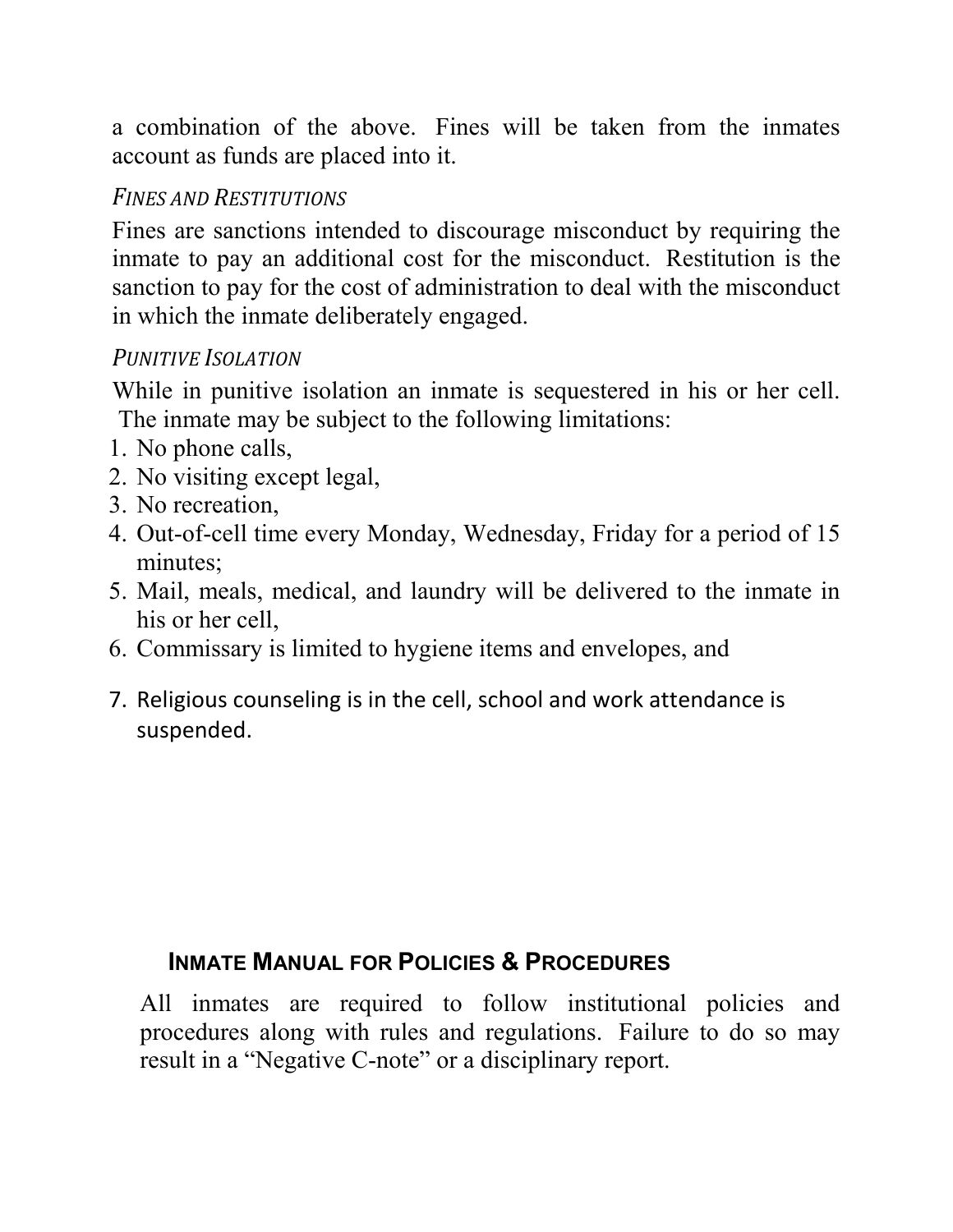Every housing unit should have a set of selected complete Policies and Procedures chapters for inmates to check out. Some of these chapters are: Classification, Disciplinary, Grievances, Mail, Property, Commissary, and Legal Access. If you are unclear about any policies, procedures, rules, or regulations, it is *your* responsibility to contact staff members of your assigned facility to clarify any questions you may have.

## **DNA TESTING**

The Utah legislature has passed a law requiring all convicted felons to submit to DNA testing. It has mandated the cost of the test to be \$100.00, which will be charged to the individual being tested. This means any money collected will be by AP&P, and/or the county jail where the DNA sample was taken. If a second test is needed you will be charged only once.

Keep in mind that this is Utah Law. The Department of Prison Operations is merely tasked with enforcing this mandate.

# **EDUCATION—SCHOOL/COMMUNITY**

Those wishing to gain a High School diploma will need to apply for the High School program through Jordan School District. College courses are available to those who qualify at Level 3 or above. A High School diploma or G.E.D. may be required before attending college.

Community Education classes are taught by volunteers. A wide variety of classes are offered. These classes will be without credit toward graduation and are intended to enhance the inmate's life skills and to allow the inmate to develop his or her talents in many areas.

# **EMERGENCY (WEATHER RELATED)**

In case of emergency actions for a fire or natural disaster, instructions to rack in or evacuate will be paged over the loud speakers. Evacuation plans and routes are posted on the housing area bulletin boards.

## **GRIEVANCES**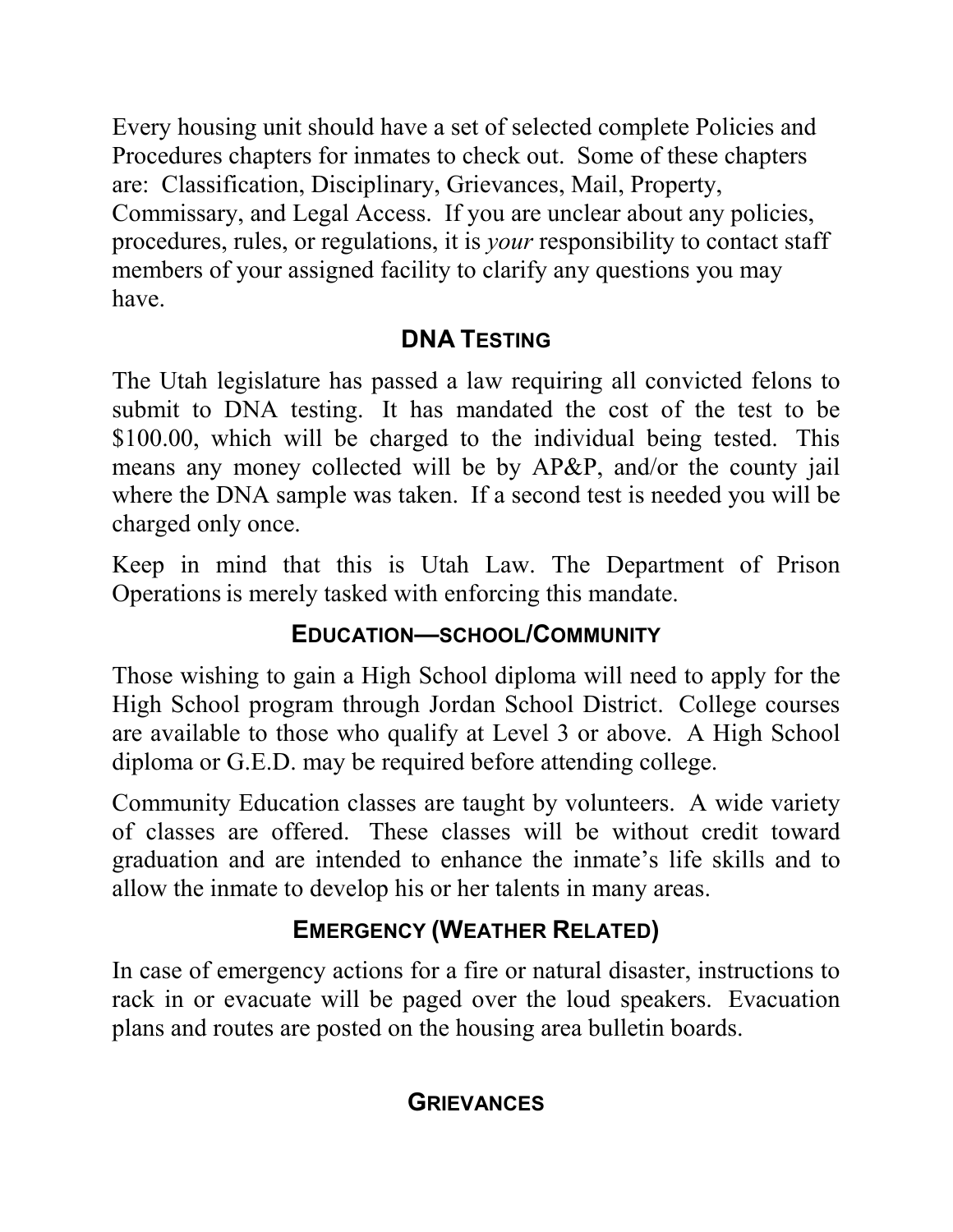A grievance is a written inmate complaint within the jurisdiction of the Department alleging personal injury, loss, or harm caused by the application or omission of a policy or practice, a member or inmate action, or an incident.

Inmates have the responsibility to provide all currently known facts and information regarding a complaint.

All grievances must be filed on an individual basis by the respective inmate identifying the specific nature of the grievance.

Inmates may file grievances regardless of status or classification. The inmate grievance process is designed to resolve issues at the lowest administrative level. As such, every effort should be made to resolve the grievance at the lowest possible level.

In general, all inmate complaints may be grieved except complaints against decisions and procedures of the Board of Pardons, disciplinary decisions, GRAMA decisions, or classification decisions.

A malicious or frivolous grievance may subject an inmate to criminal, civil, or disciplinary action including assessment of restitution for incurred investigative costs. A "malicious grievance" is any grievance where the inmate willfully falsifies information with the intent to annoy, slander, or injure a member of the Department or any other person. A "frivolous grievance" is any grievance that the inmate knows or should have known is without merit, irresponsible, or has no rational basis in fact or law.

There are three levels of the grievance process:

## **Level One, Informal**

The inmate completes the first section of the grievance within 7 calendar days of knowing that a grievance exists. The inmate places the original form in a grievance envelope addressed to the appropriate Level One DTO (i.e. housing unit, medical unit, support services, etc.) and places it in the facility mail drop. The responsible facility or bureau has 21 calendar days to respond and attempt to resolve the grievance.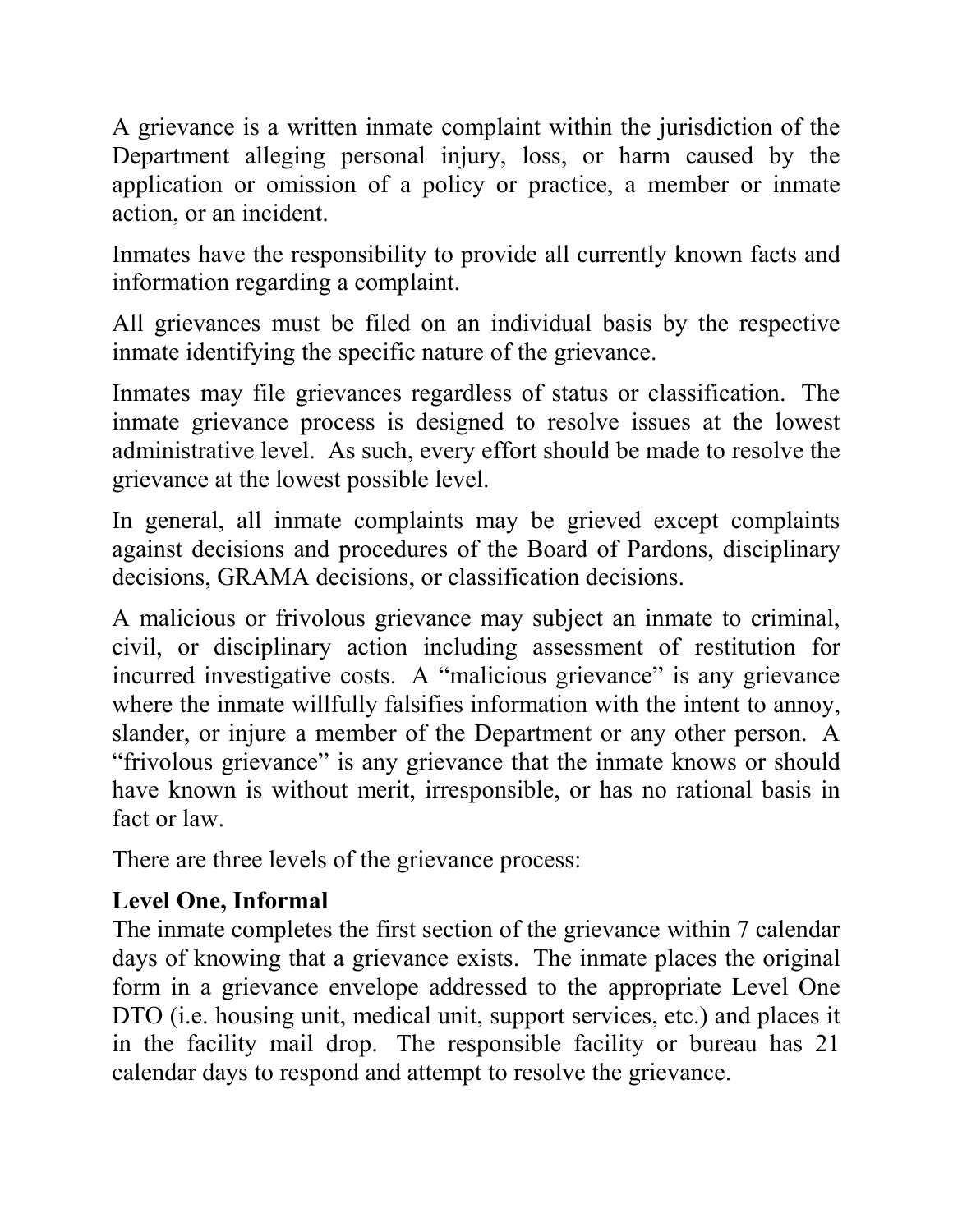If the grievance is not resolved at this level, the inmate may respond in writing on the original form via the facility mail system to the Level One DTO within five calendar days regarding why the grievance is not resolved. The Level One DTO will forward it to the grievance coordinator at Level Two.

#### **INMATE PLACEMENT PROGRAM**

### **County Jails—IPP**

IPP places inmates under contract in 21 county jails statewide. While in a county jail, the inmate is bound by the policies and rules of that jail. IPP Sergeants are in the jail weekly if not daily to see state inmates. Most male inmates are screened for county jail placement at R&O. County jails offer education, programming/classes and work opportunities.

#### **Interstate Compassionate Transfers**

An inmate may apply for an Interstate Corrections Compact Transfer, prison to prison. Per policy the inmate is responsible for round trip costs. See your caseworker for the application and the policy.

## **International Transfer**

Per federal treaty and state law, any inmate may apply to return to his or her home country in which he or she is a citizen. See your caseworker for a list of participating countries and the requirements involved.

# **LEGAL ACCESS**

The complete Policies and Procedures of Inmate Legal Access are available from the Inmate Reference Manual located on each housing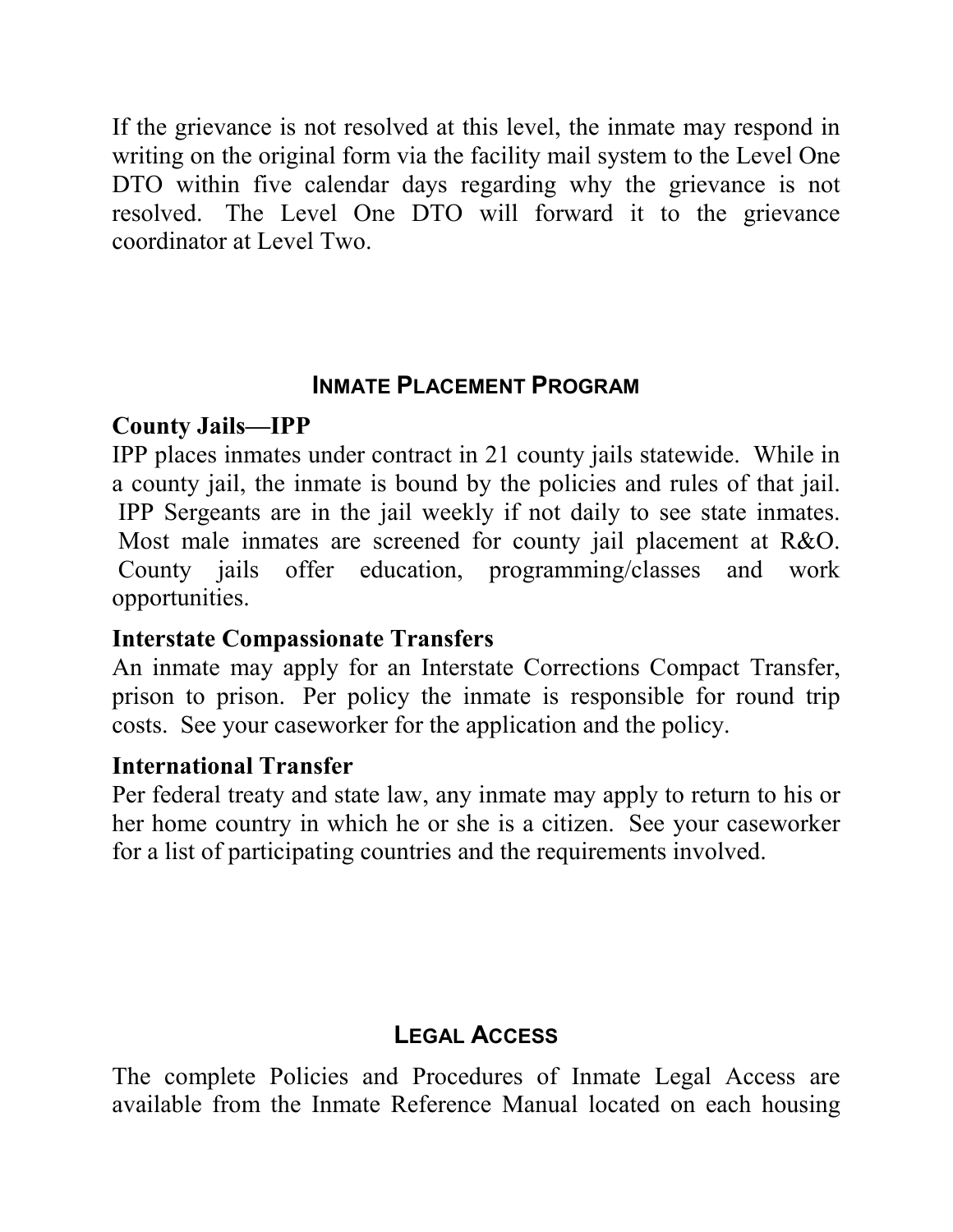unit. It is available for all inmates to read and follow. The policy includes procedures for legal mail, telephone access, visiting access, and possession, transferring, and duplication of legal materials.

Inmates are provided with two plastic pouches. These pouches are provided as a secure place to keep legal documents. One is labeled "Privileged" and the other is labeled "Public". These pouches are for the two types of legal documents privileged and Public. Privileged documents are letters to or from your attorney and any other documents which could compromise your case. Items in this pouch may be inspected but not read by staff. Public documents are discovery responses, court rulings, etc. These items may be inspected and read by staff.

All inmates will have access to legal counsel.

- 1. Inmates shall be provided reasonable access to courts and legal counsel. Contract Attorneys paid for by the Department shall provide the primary means of access to legal services.
- 2. Inmates may seek legal counsel at their own expense if they prefer not to use a contracted legal firm or they may represent themselves.
- 3. Inmates may request public interest groups such as the ACLU, Legal Aid Society, Salt Lake County Bar, Legal Services, etc., to represent them. Inmates may represent themselves but not other inmates.
- 4. Visits between inmates and legal counsel will not be monitored and shall occur in areas, which permit maximum privacy. However, privacy requirements shall not prohibit visual observation nor jeopardize security in any way.
- 5. Each facility utilizes a specific procedure for attorney appointments. It is the inmate's responsibility to comply with this procedure.
- 6. Inmates charging a fee or attempting to receive payment for providing legal assistance to other inmates shall be subject to major disciplinary action.
- 7. The Department shall provide copies of non-confidential documents to non-indigent inmates at a specified price per sheet.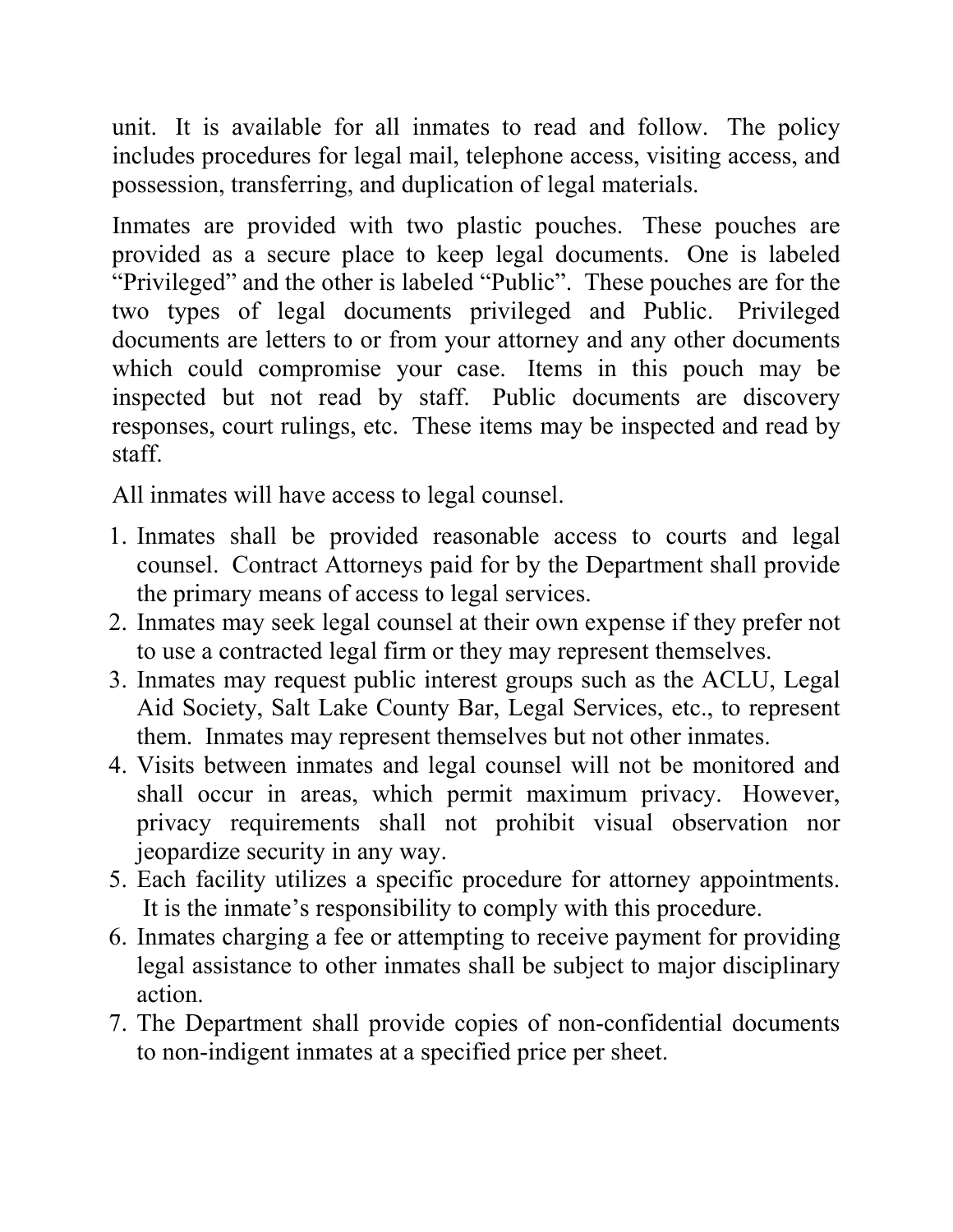- 8. There are specified procedures for copying legal papers for inmates who are indigent vs. non-indigent. Upon the inmate's arrival at his or her assigned facility, it shall be his or her responsibility to become familiar with and observe the procedures regarding the copying of legal papers.
- 9. Inmates shall be permitted to make collect telephone calls to their attorneys/representatives, which shall originate from inmate telephones located in their assigned housing unit.
- 10. Attorneys/representatives may leave telephone messages requesting the inmate to return a call.
- 11. Prison staff shall not monitor calls between inmates and attorneys/representatives.
- 12. Inmates calling their attorney/representative collect are responsible to notify staff that they are placing a call to their attorney/representative to avoid being monitored. Staff may monitor the call long enough to verify it is a legal call.
- 13. Staff can have inmates sign a **Legal Release Authorization** form if they feel it is appropriate when staff have the inmate in their office accommodating a legal/media call.
- 14. Visits and telephone calls with the attorney or representative may be cancelled due to any emergency situation.
- 15. As of February 2007, inmates can no longer file 120-day dispositions while incarcerated at USP.
- 16. Inmates can receive legal/oral argument CD, the CD will be burned and sent in through property for the inmates use. (**Public Legal Audio CD Receipt** will be attached to email)

#### **Requesting Legal Assistance**

Obtain and fill out an Attorney Request form, put it in an envelope marked "Legal Correspondence," and place it in the mailbox. Your attorney will then be placed on the prison's attorney list.

If you need papers notarized, contact a staff member assigned to your unit to make an appointment. If you are required to make a "legal call"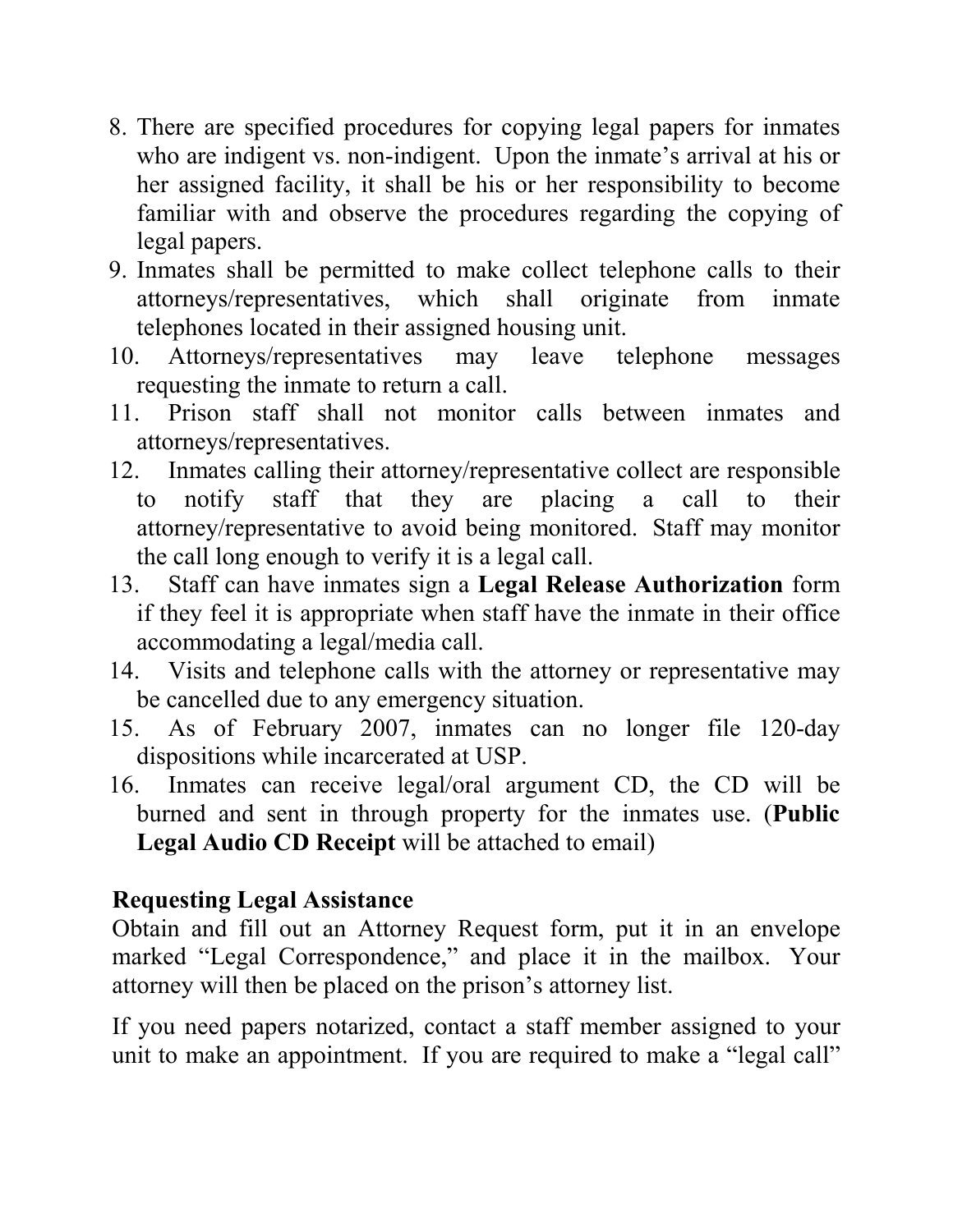(to your attorney), contact your caseworker by completing and submitting a request to make a legal call to set up an appointment.

# **Contract Attorneys**

The Department of Prison Operations provides limited legal services and access to the courts through contract attorneys.

The contract attorneys assist inmates with initial pleadings for meritorious claims regarding conditions of confinement and post conviction challenges, through 1983 Civil Right Complaints, 65B Petitions for Extraordinary Relief, for conditions while in Utah State Custody and housed at state or county jails, and 65C Petitions for Post Conviction Relief with Utah Jurisdiction.

# **The Contract Attorneys' legal services include the following:**

- 1. Visit with offenders, upon offenders request,
- 1. Assist inmates in matters that are either grounded in fact and supported by legal arguments that are warranted by existing law, or contain good faith argument for the extension, modification or reversal of existing law,
- 3. Photocopy legal materials upon proper requests,
- 4. Transfer inmate-to-inmate Legal Mail upon review for only legal content,
- 5. Screen offenders' claims for meritorious legal content, upon request.
- 6. Conduct the amount of legal research, if appropriate, to support offenders' claims with legal merit that the contract attorneys are assisting the offender draft,

7. Assist inmates in drafting pleadings setting forth inmate legal claim having legal merit.

1. Assist inmates in securing case law and other authority relevant to pending legal actions being handled by the contract attorneys, if necessary,

9. Assist inmates in filing initial pleadings, by copying, addressing, franking and posting inmate's pleadings to the courts.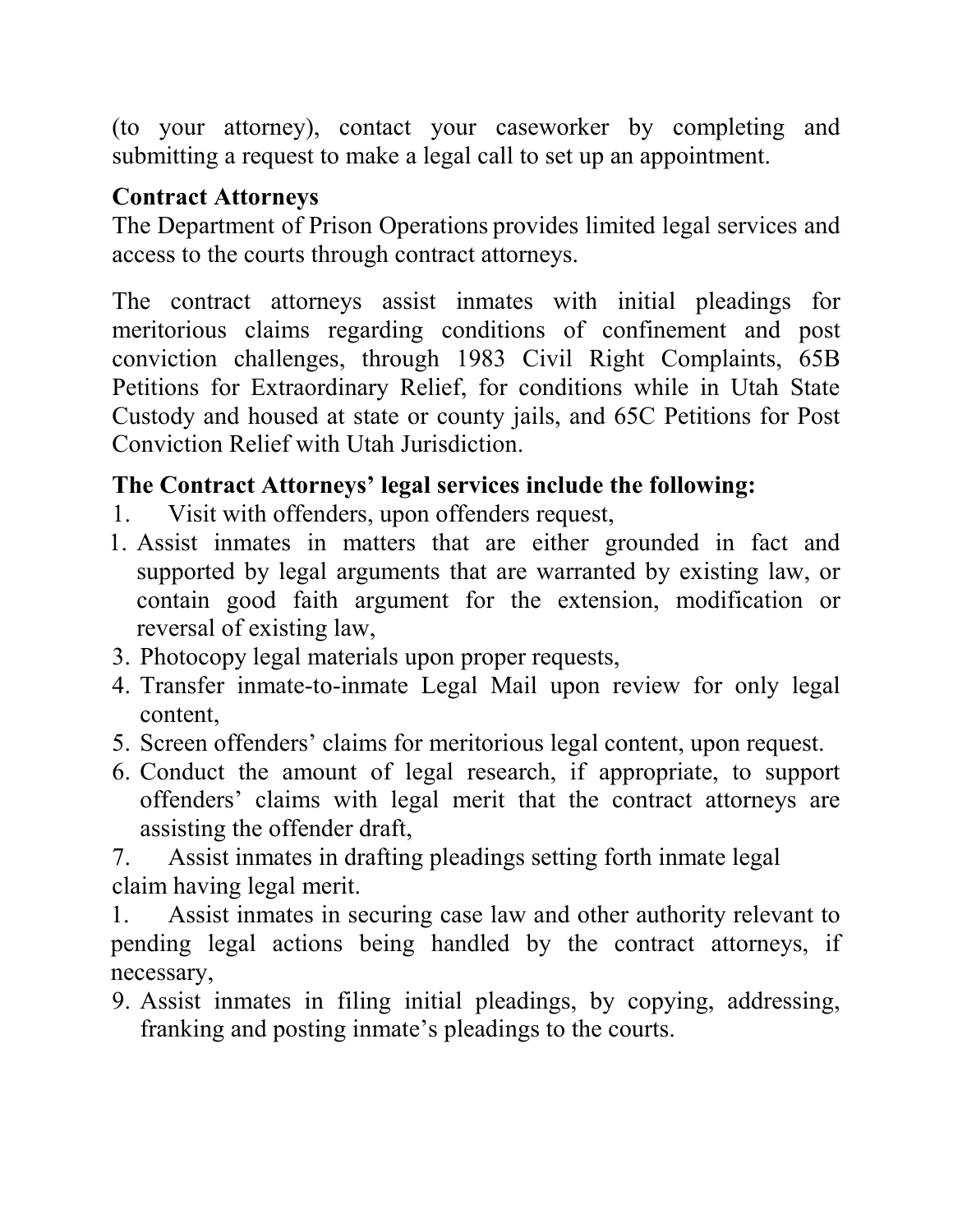10. Assist inmates housed at the UDC facility with actions where the Board of Pardons has denied parole in a manner that violates rights secured under the U.S. Constitution or the Utah Constitution.

# **Getting a Legal Phone Call**

**IMPORTANT!** A legal call must be initiated by your lawyer or lawyer's office. *Your case manager cannot initiate it!*

- **1.** Your lawyer must call the Warden's office to request a legal conference call. The lawyer/lawyer's office should call the Warden's office at **576-7450.**
- 2. The Warden's office staff will give your lawyer the information needed to have the legal call approved.
- 3. If/when it is approved, your case manager will receive notification from the Warden's office that it is approved and then set up a time with your lawyer to make the call with you.
- 4. You will be notified by your case manager when approval is granted so you know the date/time you will be called in to have the legal call.
- 5. If you are requesting a legal call with your lawyer, you need to write the Warden's office for approval. The Warden's office will need to verify attorney of record information.

#### **MAIL**

Mail call shall be held Monday through Friday, except holidays, in each facility. In some housing units a mail list will be posted. Inmates must have their I.D. card to receive mail. If the inmate fails to pick up his or her mail at this time, it will be returned to the Mail Department.

Inmate mail shall be handled in accordance with U.S. Postal Service regulations insofar as safety, security, or operational requirements of the Utah State Prison are met. Outgoing mail is picked up Monday through Friday, except holidays, from the mailbox located in the various housing units.

There is no limit to the number of letters an inmate may send as long as there are funds in the inmate's individual account to cover the postage.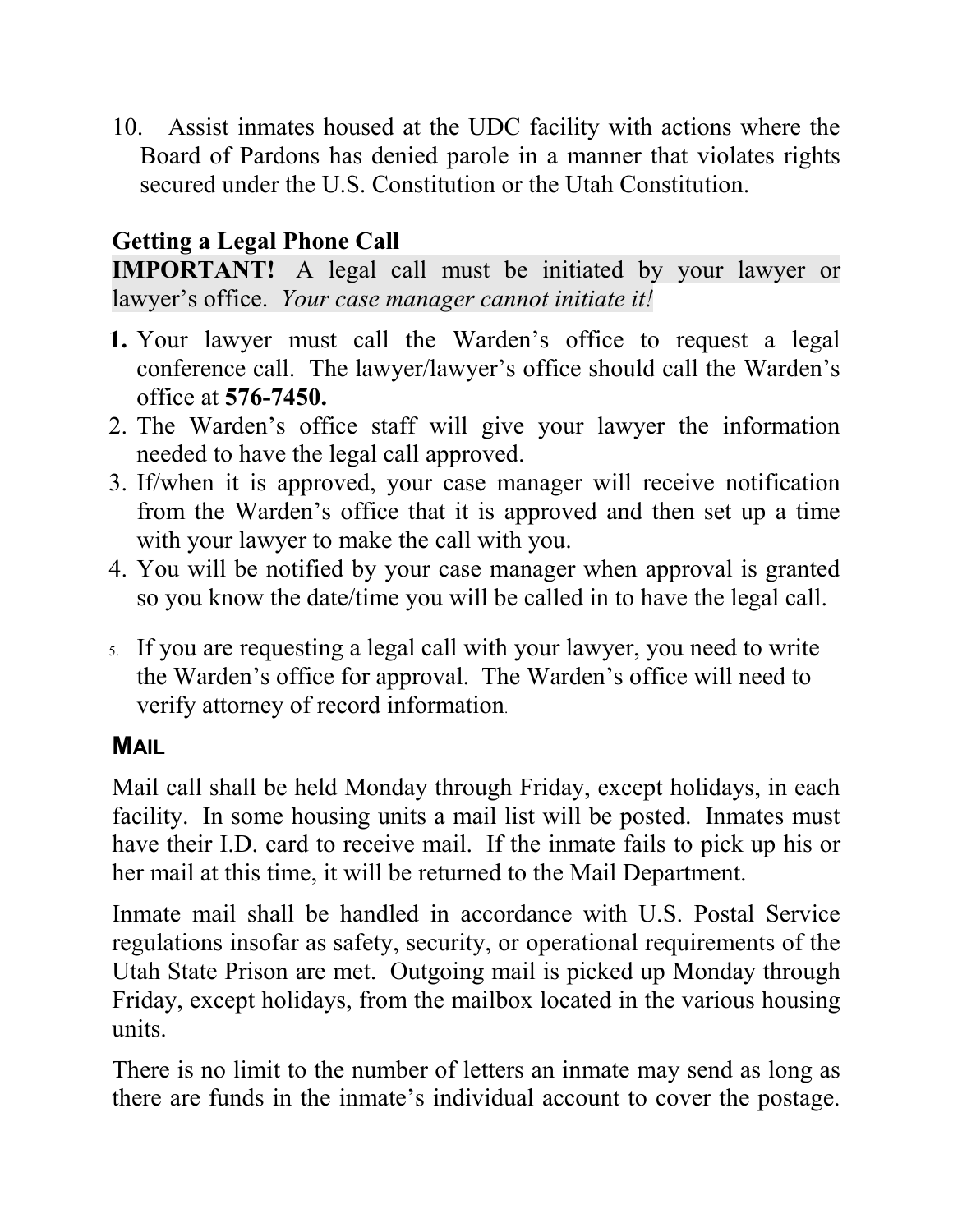If an inmate does not have sufficient funds (not more than \$9.00 in his or her account during the previous 45 days), he or she may qualify for free mailing privileges, otherwise known as indigent mail status. Free mailing privileges allow an inmate to send one First Class letter per week. An inmate may not save free mailing credits or let other inmates use their credits.

All inmates' mail and correspondence must contain his or her name, offender number, and housing information in the top left hand corner. Envelopes must contain the institution's return address as follows:

> Inmate's full Name and Offender Number Inmate's Housing facility P.O. Box 250 Draper, Utah 84020

# **Personal Property**

The property officer will distribute personal property on the unit. Property not authorized to be in the inmate's possession will be regarded as contraband. Such property will be confiscated and a writeup may be issued. Personal property is subject to the following conditions:

- 1. All personal property shall be obtained through authorized channels,
- 2. The inmate shall retain in his or her possession an authorization or property receipt for any personal property item in his or her possession,
- 3. Inmates shall obey the inmate's code of conduct regarding property,
- 4. An inmate's personal property is subject to the facility rules and regulations which dictate the type and amount of personal property allowed,
- 5. The alteration of any personal property from its original state or condition is prohibited,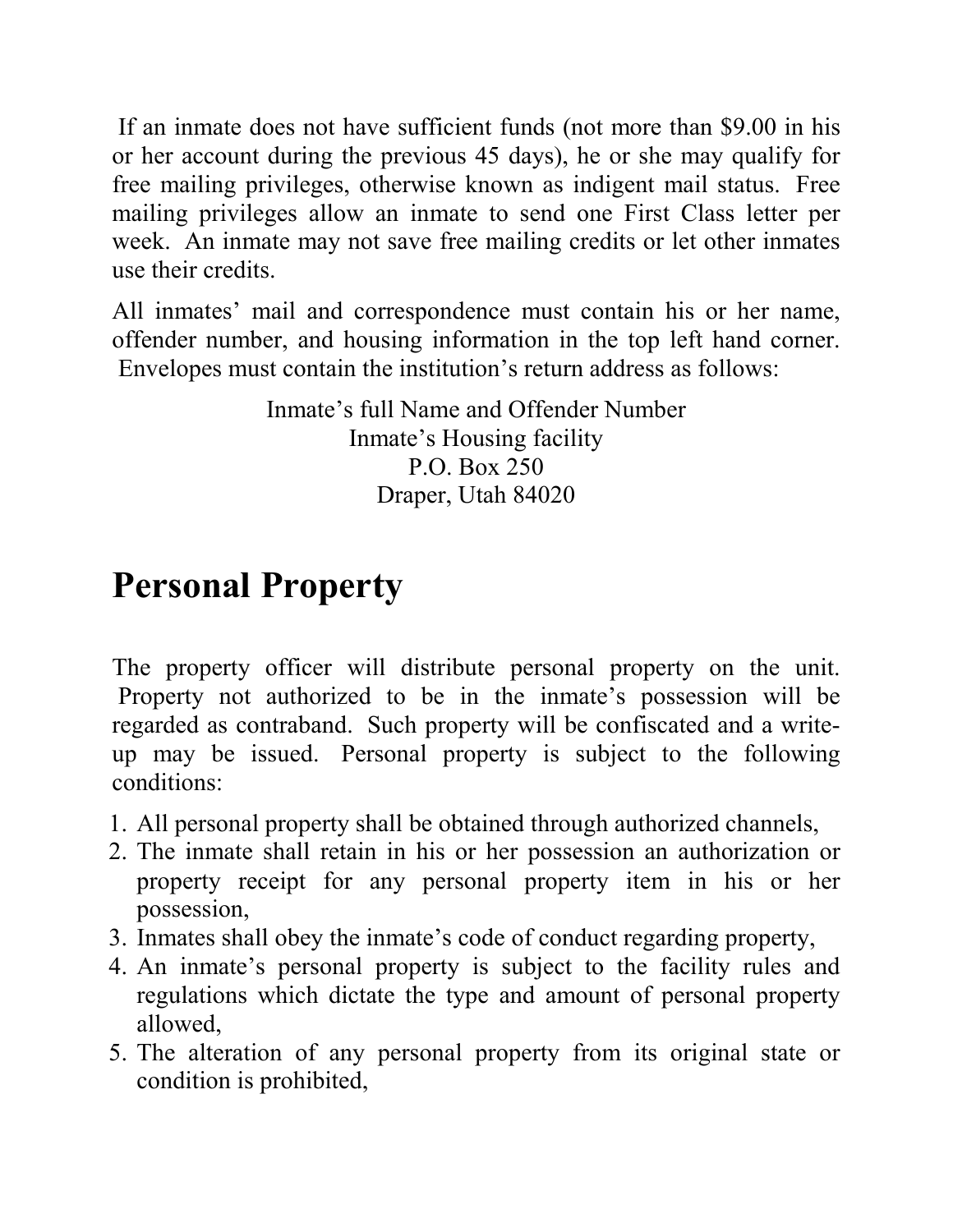- 6. Altered property shall be considered contraband and is subject to confiscation;
- 7. The state shall not be liable for damage, destruction, or loss of personal property in the possession of another inmate,
- 8. The state may assume limited liability for damage, destruction, or loss of inmate personal property when that property is in the possession of the state.
- 9. Books purchased or from free sources are not allowed in Uinta 5 (R&O). You will have to wait until main population to receive books. Religious books are from the Chaplain only.

If an inmate is moved to a housing unit which disallows any or of all of his or her personal property, that property shall be placed in the property room and the inmate shall have a specified time limit in which to dispose of the property. Failure to do so shall result in the property being disposed of by the state. For more detailed information regarding property, refer to the Department's policies and procedures from the Inmate Reference Manual.

The property schedule is available on each housing unit. This schedule identifies the days you will be issued property and the days, hours, and location at which property can be left for you.

If an inmate has visitors who are bringing in personal property for him or her, it should be left at the property office based on the posted schedule. Approved property will then be forwarded to the inmate along with a personal property slip.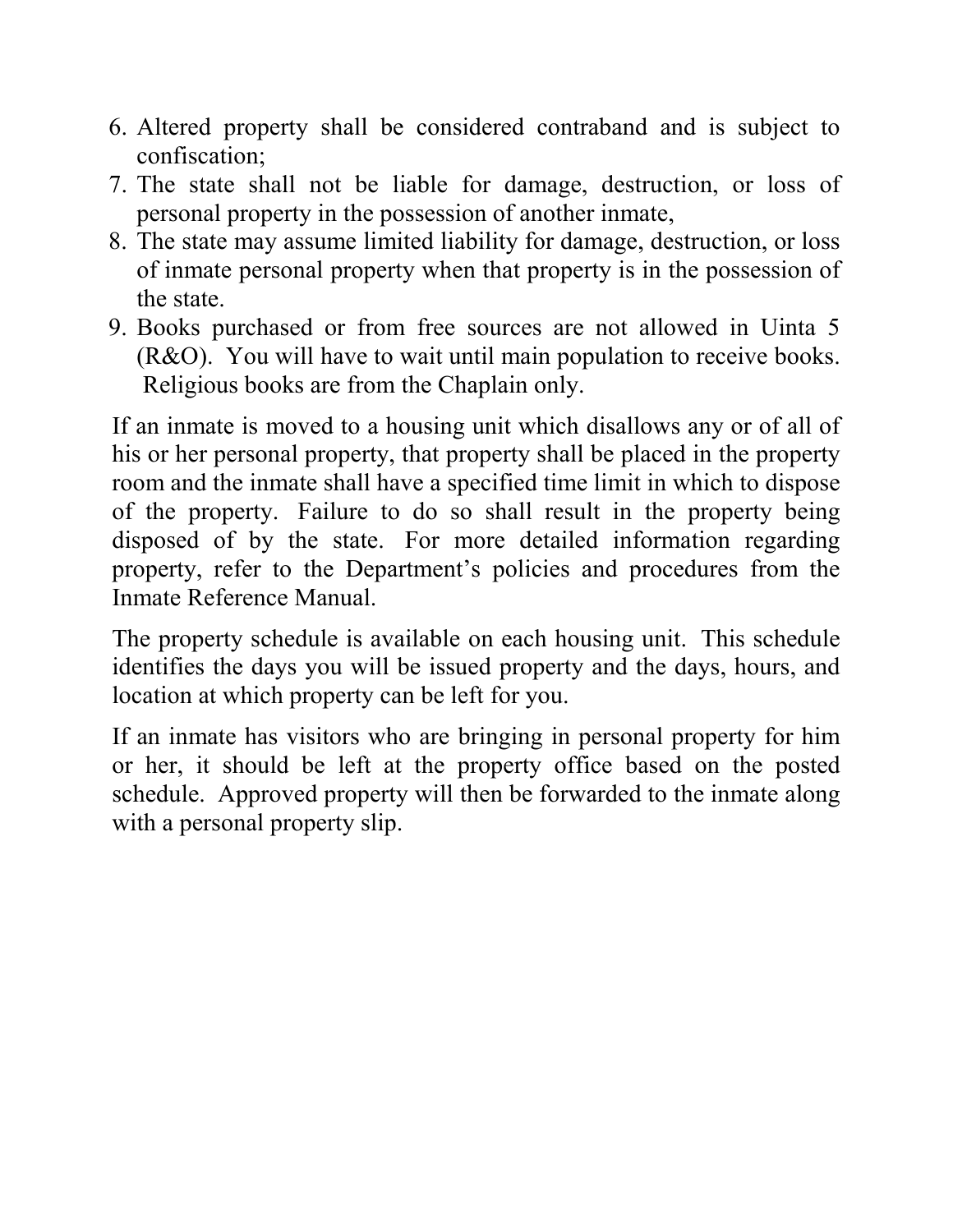## **INMATE ACCOUNTS / FUNDS**

Inmates are prohibited from receiving currency or personal checks directly. When currency or personal checks are received, they will be returned to the sender. Funds are accepted in the form of a cashier's check or money order only.

#### **Funds can be mailed to:**

Utah State Prison C/O Inmate Accounting Inmate Name and Offender Number PO Box 250 Draper, Utah 84020

The sender's name and address must be written on the top-left corner of the envelope.

Inmates may also receive money via the telephone and the internet. Families may use their credit cards for these two services.

| Toll Free Phone Deposits   | OR Internet Deposit       |
|----------------------------|---------------------------|
| 1-866-345-1884             | www.inmatedeposits.com    |
| $(\$6.95$ per transaction) | $($5.95$ per transaction) |

A KIOSK is available in the Visitor's Control Center (VCC) at Draper. At CUCF it is located inside the lobby of the Administration Building. The KIOSK is accessible during regular business hours. THE KIOSK DOES NOT ACCEPT CHECKS OR MONEY ORDERS! The KIOSK will accept Debit or Credit Cards (\$5.95 per transaction) or will take cash (\$4.00 per transaction); no coins or \$1 bills accepted, only \$5 bills and larger will be accepted. Funds will not be accepted at Inmate Accounting.

Funds may also be deposited to an inmate's account through inmate employment. Payroll funds are deposited once a month for the previous month worked.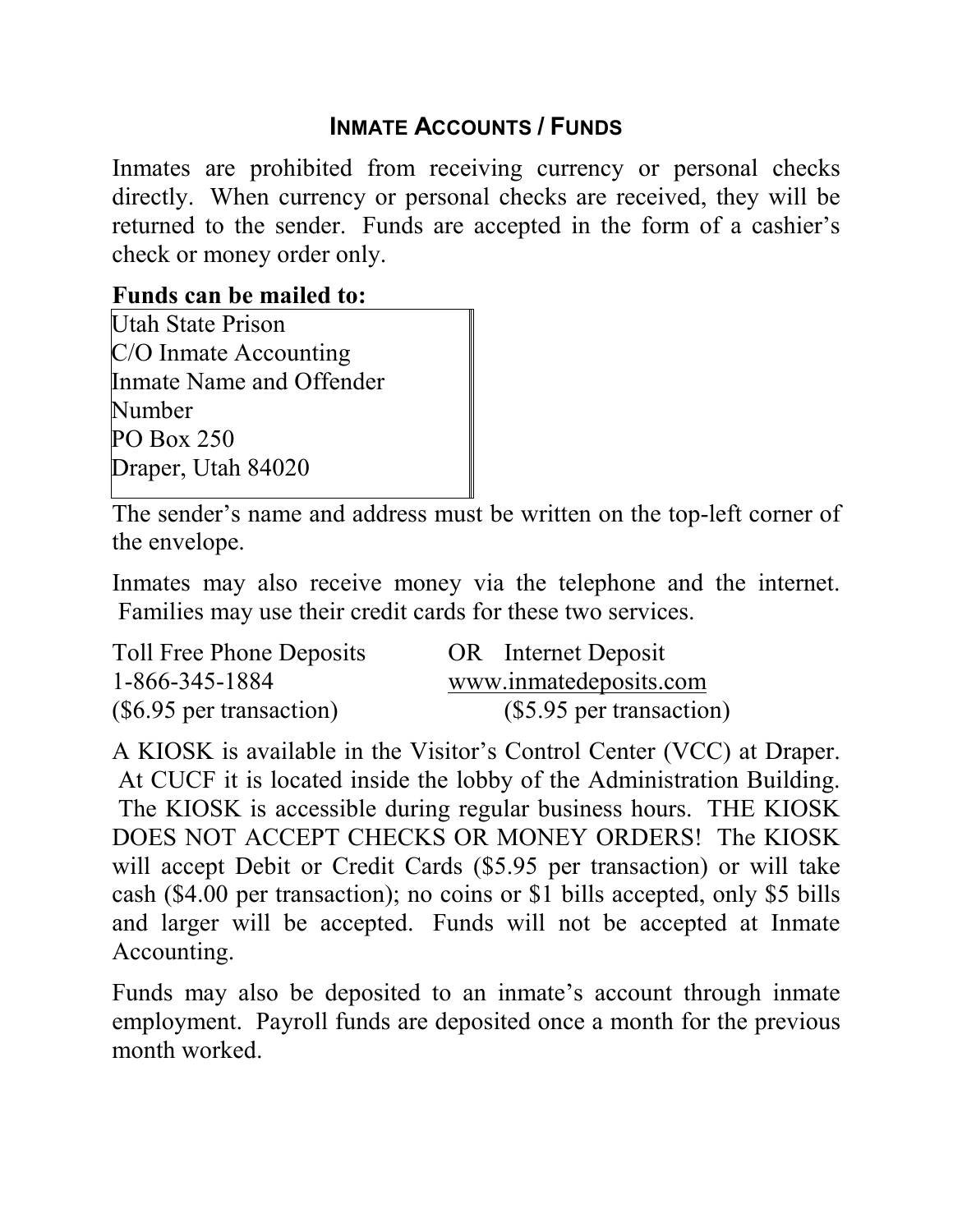Money may be removed from an inmate's account for the following reasons:

- 1. Court-ordered garnishments,
- 2. Assessments from the Office of Recovery Services (child support),
- 3. Inmate disciplinary fines or restitution,
- 4. Medical co-pays and prescriptions, and/or
- 5. Court filing fees.

# **MONEY TRANSFERS**

Inmates will use money transfers for all financial transactions, to purchase commissary, send money home to their family or friends, etc.

- 1. A money transfer properly completed by the inmate and signed by the appropriate staff member shall allow an inmate to carry out appropriate business transactions while at the institution.
- 2. Money transfers are available in each housing unit. The inmate shall be informed by staff members of the appropriate method and day to forward the money transfer to the accounting office. Money transfers may be turned in daily and are taken to the business office once a week by the Unit Manager or designee.
- 3. The inmate may request assistance from staff members when completing information required by these forms.
- 4. If the money transfer is not properly completed and signed by staff it shall be rejected by the accounting office.
- 5. All inmate signatures must be witnessed by appropriate staff members. Therefore, do not sign your money transfer until you are in the presence of the appropriate staff member.
- 6. Any Money Transfer for \$200 or more needs to be signed by the housing unit Captain.
- 7. Money transfers are not to be returned to an inmate after having been witnessed by a staff member.
- 8. Stop payments initiated by inmates for money transfers are prohibited. You may initiate a stop payment of a check being sent by the business office at a cost of \$10.00.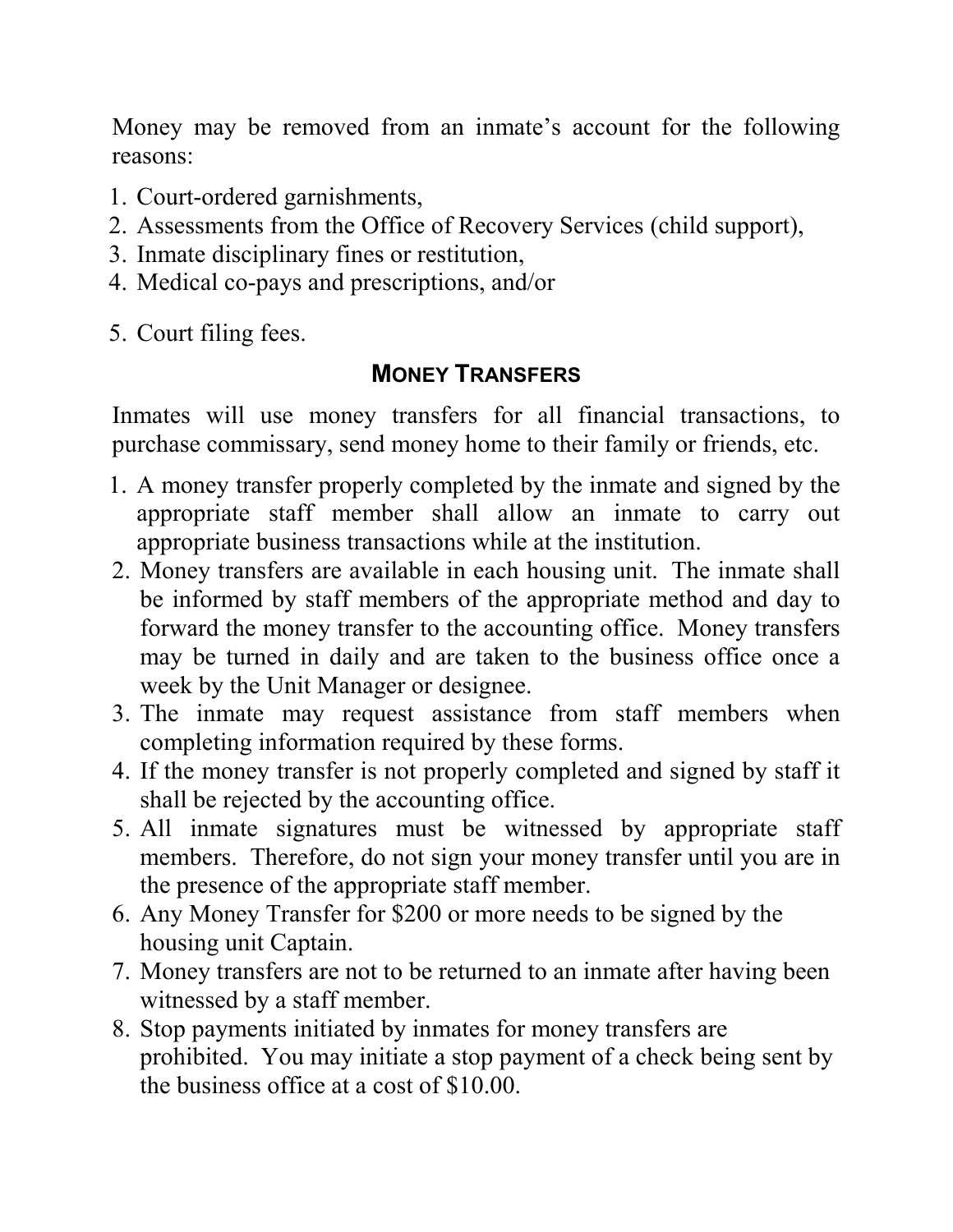#### **COMMISSARY**

To order items from commissary, a commissary bubble sheet must be completely filled out (for example, inmate number and zeros in quantity need to be filled in) and turned in to the unit officer. These bubble sheets are located on the housing unit. Commissary orders may be submitted once per week and orders will be delivered to housing units once per week. Inmates will be informed of their housing unit schedule for submitting orders and order delivery. Commissary will be distributed to inmates in accordance with housing unit activities.

- 1. Commissary is a privilege, not a right. This privilege may be lost as a result of disciplinary action or TRO status.
- 2. Commissary will provide a list of items twice a year. Inmates can purchase additional price lists if needed.
- 3. Commissary orders will be refused if the inmate's financial account has insufficient funds, their account has been frozen, or their bubble sheet is filled out incorrectly.
- 4. Only one bubble sheet will be accepted per inmate.
- 5. Commissary items shall be limited according to the classification status of the inmate.

Time frames for the ordering and delivering of commissary may vary according to housing unit assignment.

An inmate may maintain in his or her possession commissary items that are not identified on the approved property list if:

- 1. Proof of purchase is provided,
- 2. The items are on the inmate's approved commissary list for the facility, and
- 3. The quantity of commissary items is not in excess of the facility's property matrix.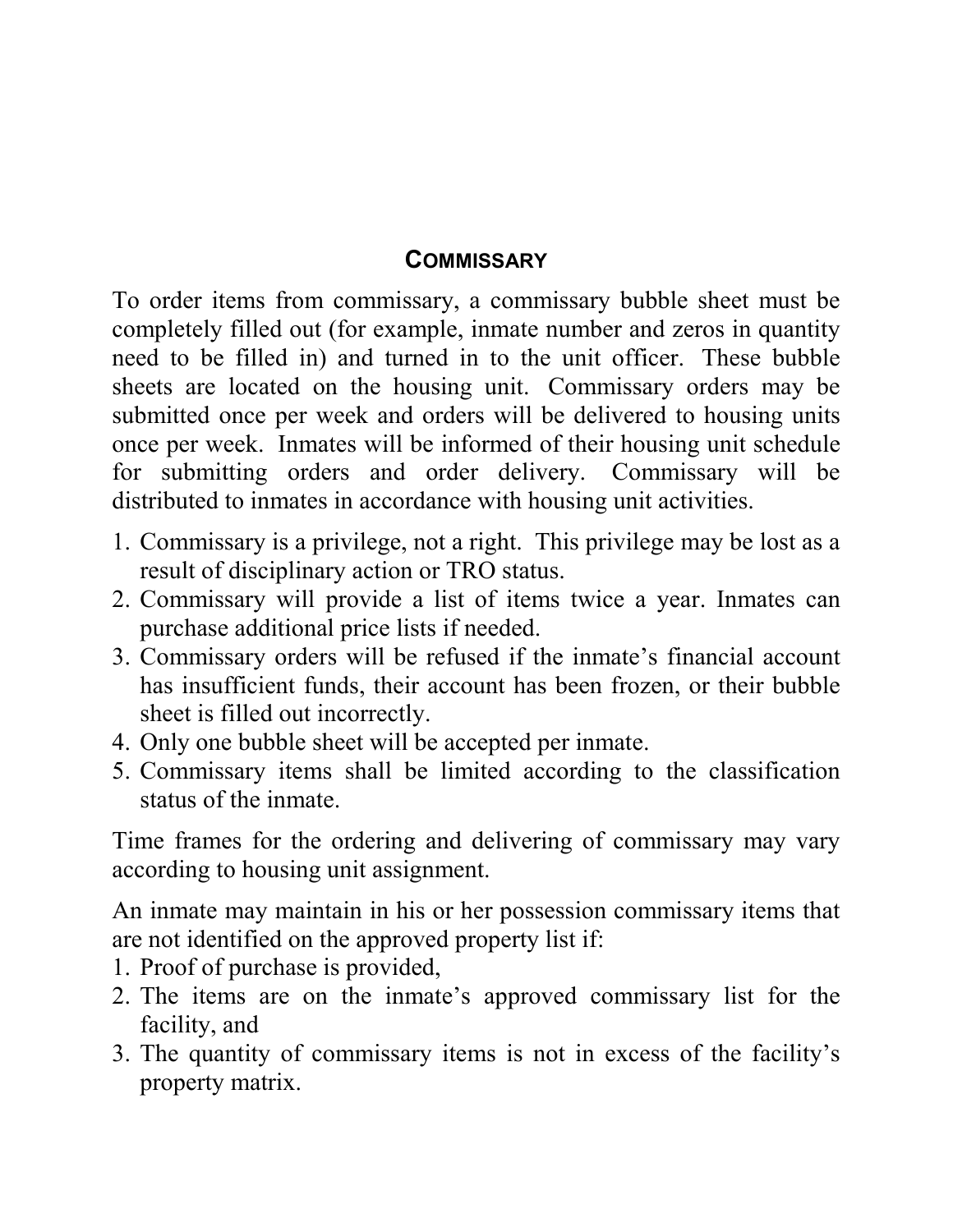Inmates are required to present their identification card and provide a signature when receiving commissary orders.

The inmate's commissary bubble sheet is to include the inmate's entire name, offender number, and cell number including top or bottom bunk. Failure to follow these procedures will result in non-delivery of their commissary for that week. Commissary strongly suggests that inmates keep their yellow copy of the bubble sheets to reconcile any problems or discrepancies. Once an inmate leaves the presence of supervising staff, no credits will be issued and sales will be final.

Some items require a pre-approved property contract before ordering, e.g. crochet needles and some electronics. Refer to commissary lists for instructions. It is the inmate's responsibility to check their commissary purchase at the time of delivery in front of staff to ensure that the order was filled correctly and that all items are accounted for.

## **INDIGENT STATUS**

The business office determines indigent status. An inmate who has not had over nine dollars in his or her inmate account for 45 consecutive days may be eligible for indigent status.

Indigent status shall include mail privileges, personal hygiene items (e.g. a toothbrush every 90 days, toothpaste, soap, a small comb, and 1 disposable razor every week), duplication of legal papers (25 copies per week), I.D. cards (inmates on indigent status shall NOT be required to pay the \$5.00 replacement fee for a new I.D. card if theirs is lost or stolen), information from USP records, and writing materials.

# **Indigent Mail**

- 1. Inmates approved for indigent mail may receive a maximum one First Class, one-ounce envelopes or equivalent per week. A one-ounce First Class letter consists of one envelope and five  $8\frac{1}{2}$ " x 11" sheets of paper.
- 2. Inmates who do not use their weekly postage allocation shall not be allowed to carry it over to the following week.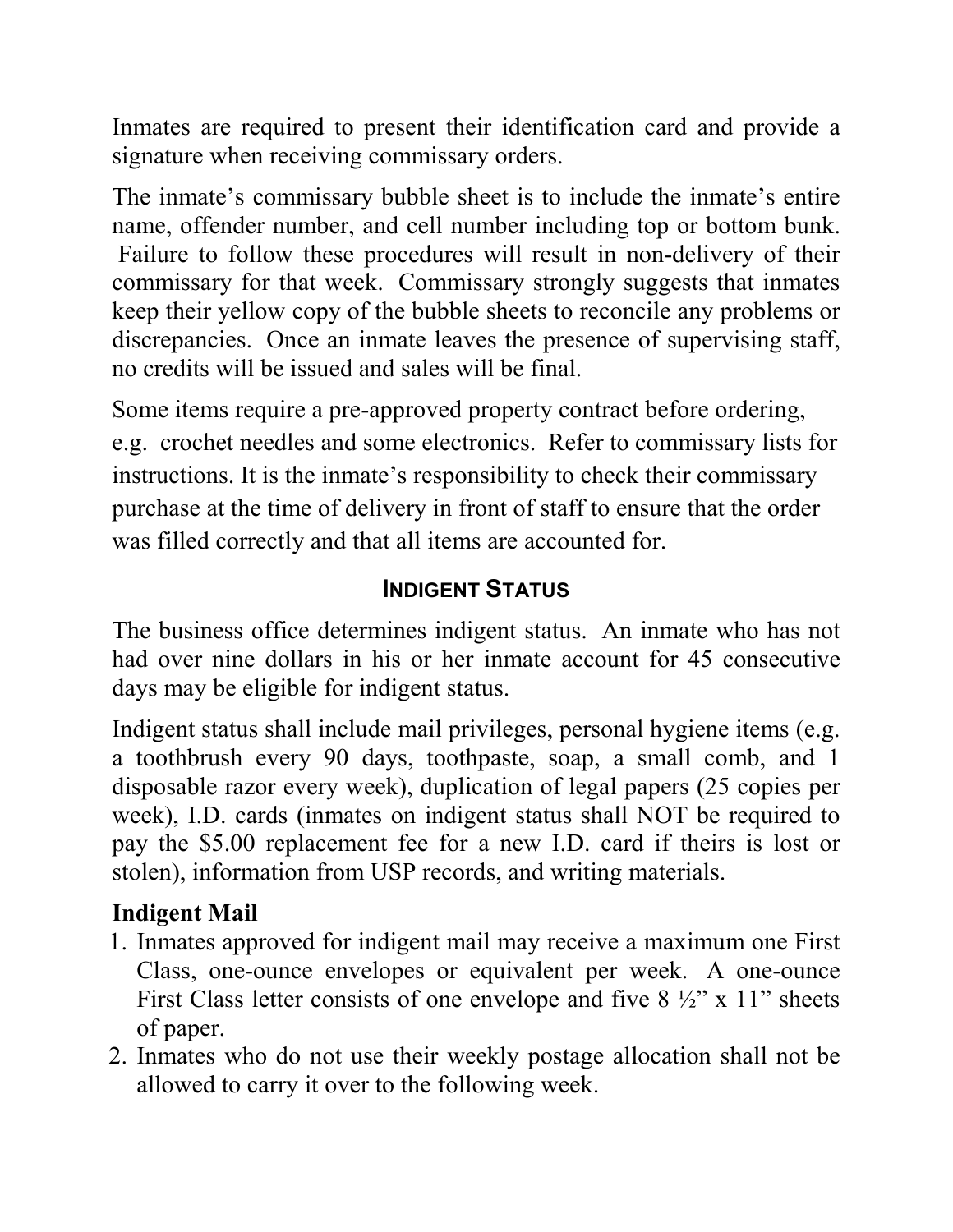- 3. Housing units shall issue writing paper, envelopes, pencils, and institutional pens to the inmates.
- 4. Postage shall be placed on envelopes at the mail unit upon receipt. An inmate requiring additional postage on privileged correspondence shall have a Request for Additional Privileged Mail Postage form attached to the correspondence containing the court/attorney, the case number, and an explanation for why additional postage is required.
- 5. Authorization shall take place within seven days. However, initial authorization may be for less than seven days to allow for a common accounting period (the first day of each month).
- 6. Misuse or abuse of indigent status shall subject the inmate to disciplinary action.
- 7. An inmate who qualifies for indigent status shall request the approved items as needed as per indigent status. For further information, refer to the Indigent Policy.

# **HEALTH CARE**

#### *MEDICAL AND DENTAL*

Utah State Prison inmates have access to reasonable health care services through the Medical Unit. Some of the services provided are: Sick call,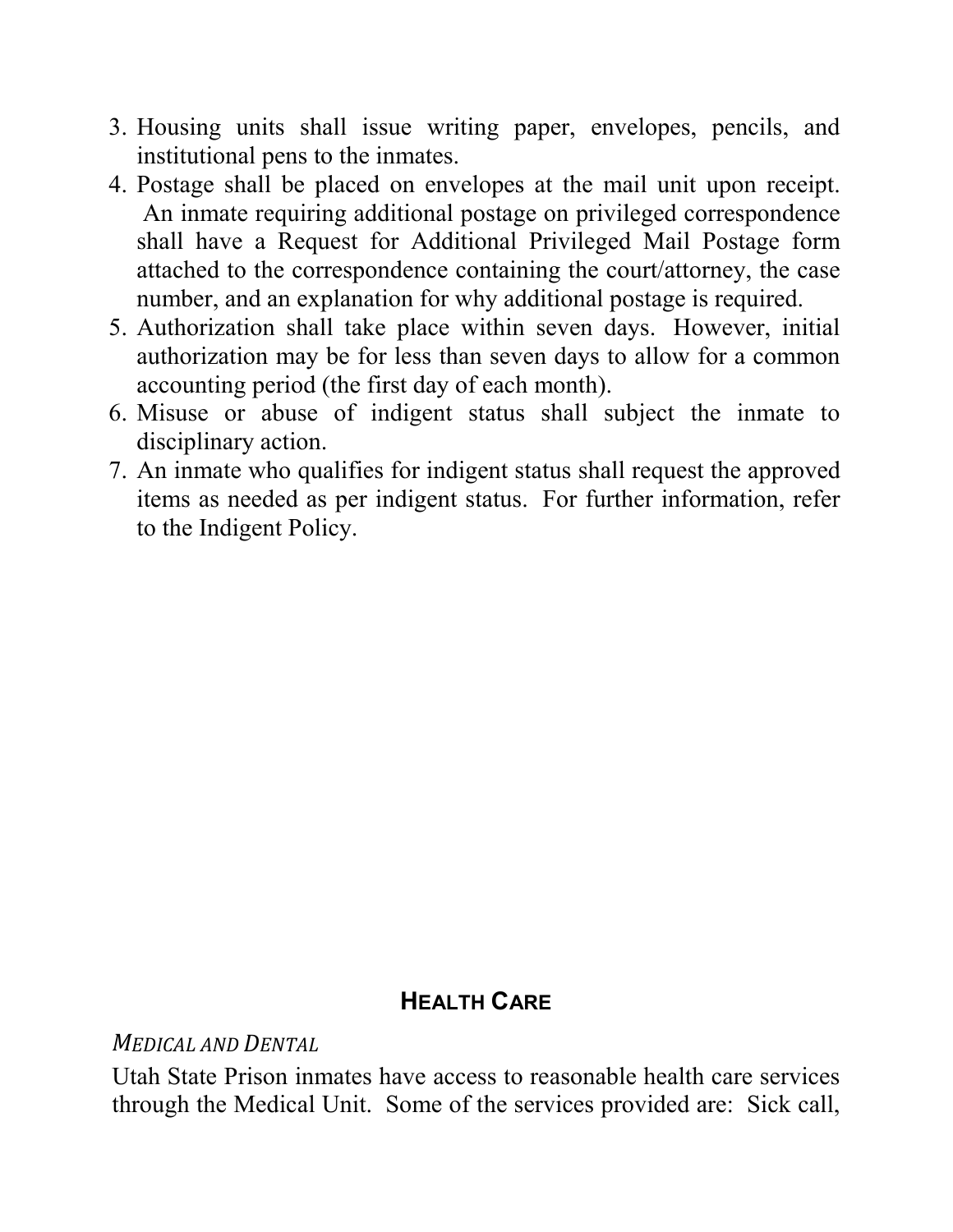dental services, mental health, optometry, pharmacy, and referral services. If an inmate has a need for one of these services, appointments with the medical staff may be arranged by filling out a health care request form and placing it in the box provided on each housing unit. Urgent or emergency care should be requested through the floor officer.

Medical staff are on duty 24 hours a day, 7 days a week. Medical personnel are typically available in the housing area twice a day during "pill line." Inmates will receive medication and other medical services during pill line or as directed by the staff.

## **Pill Line**

Inmates receive their medication during two (2) regularly scheduled pill lines; one in the morning and one in the evening.

# **Sick Call**

The inmate requests medical, mental health, optical, and dental appointments. Inmates may obtain a health care request form from the housing unit officer. The completed form (with a description of the complaint/need) is put in the medical drop box or handed to a medical staff at pill line. Medical staff reviews the forms and make appointments. Medical staff then notifies the inmate when his or her appointment is scheduled.

Fees will be charged for inmate-initiated medical services. An inmate shall not be denied medical treatment if unable to pay the co-payment because of inadequate financial resources. Charges will be assessed for all inmate-initiated health care visits including dental, medical, optometry, etc. Emergencies will be billed at the same amount. Restitution may be charged for self-inflicted injuries or injuries inflicted by another. Charges for sick call, prescription dispensing fee, prosthetics, dentures, special shoes, hearing aids, glasses, and other charges may be made as per legislative rule, intent, or according to Department of Prison Operations decision.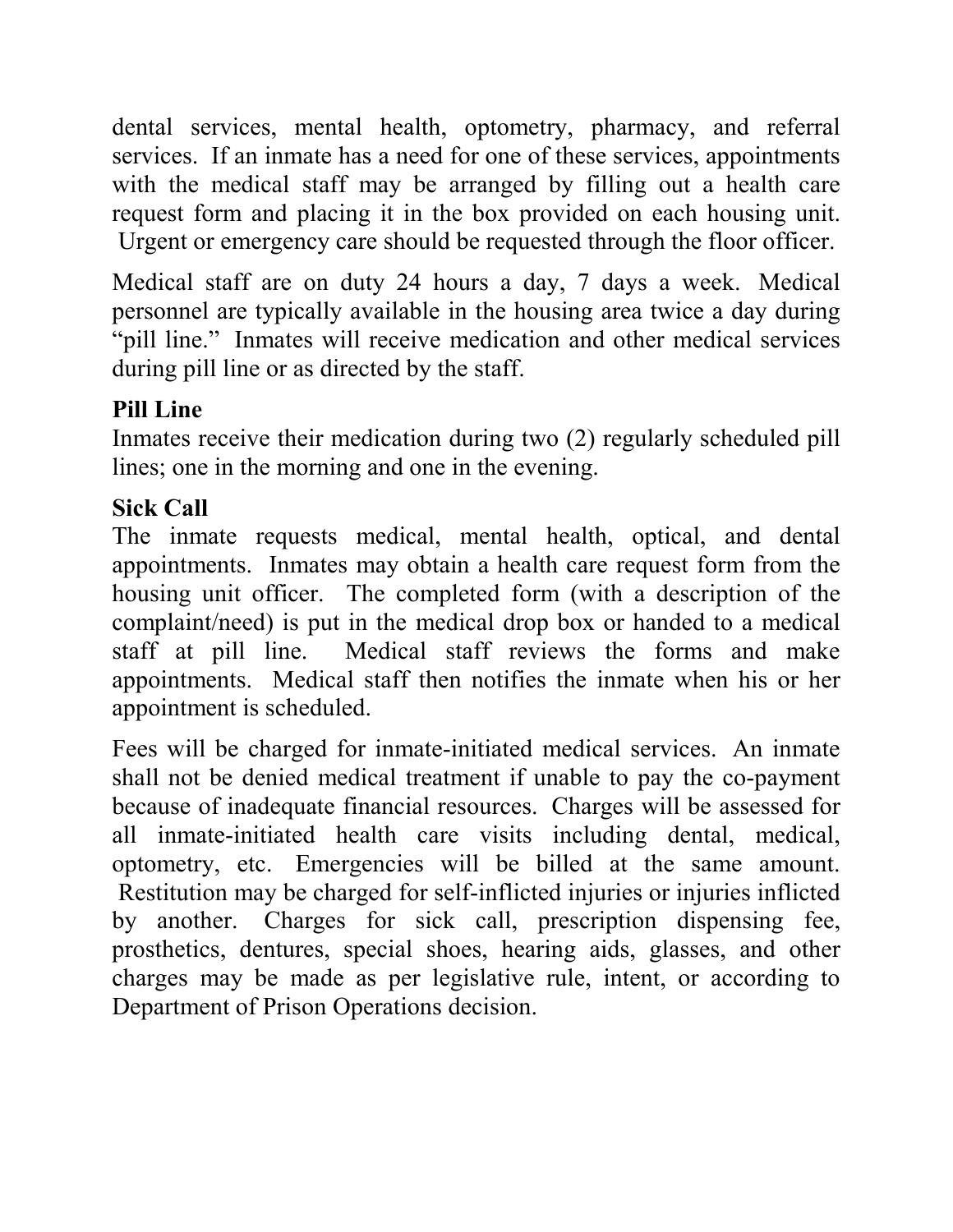## **HEALTH CARE – MENTAL HEALTH**

Inmates may have access to Mental Health by filling out a health care request form and depositing the form in the sick call box. Inmates may also be referred to Mental Health by a caseworker or housing unit manager.

Psychological and psychiatric services are available through Medical Services, A Psychologist or Psychiatrist assigned to the Utah State Prison may be used as a resource. They may provide services and counsel inmates as the need arises and in cooperation with unit managers and case workers. Any inmate housed at the Utah State Prison may be referred to psychological or psychiatric services as well as other resource areas.

# **HEALTH CARE CHARGES AND FEES**

These charges apply to all inmates regardless of Interstate Compact/Federal status.

\$5.00 co-pay for each Doctor, Physician Assistant, Optometrist, and Dentist visit. This charge is also assessed if you are being seen for ongoing health care problems – if you submit a request to be seen understand that there will be a charge for that visit. If the Medical staff requests and schedules you to be seen, there will be no charge. However, when Dental staff schedule necessary follow up visits you will be charged for each visit.

\$2.00 co-pay dispensing fee per 30-day or less supply of medications - ALL MEDICATIONS are assessed the dispensing fee regardless if it's for medical, mental health, dental, etc.

There is no co-pay for Health Care Requests submitted for Medical, Mental Health, Optical, Dental, etc.

\$0.00 co-pay for Mental Health Therapist, Psychiatrist, or Psychologist there is no charge to see mental health staff.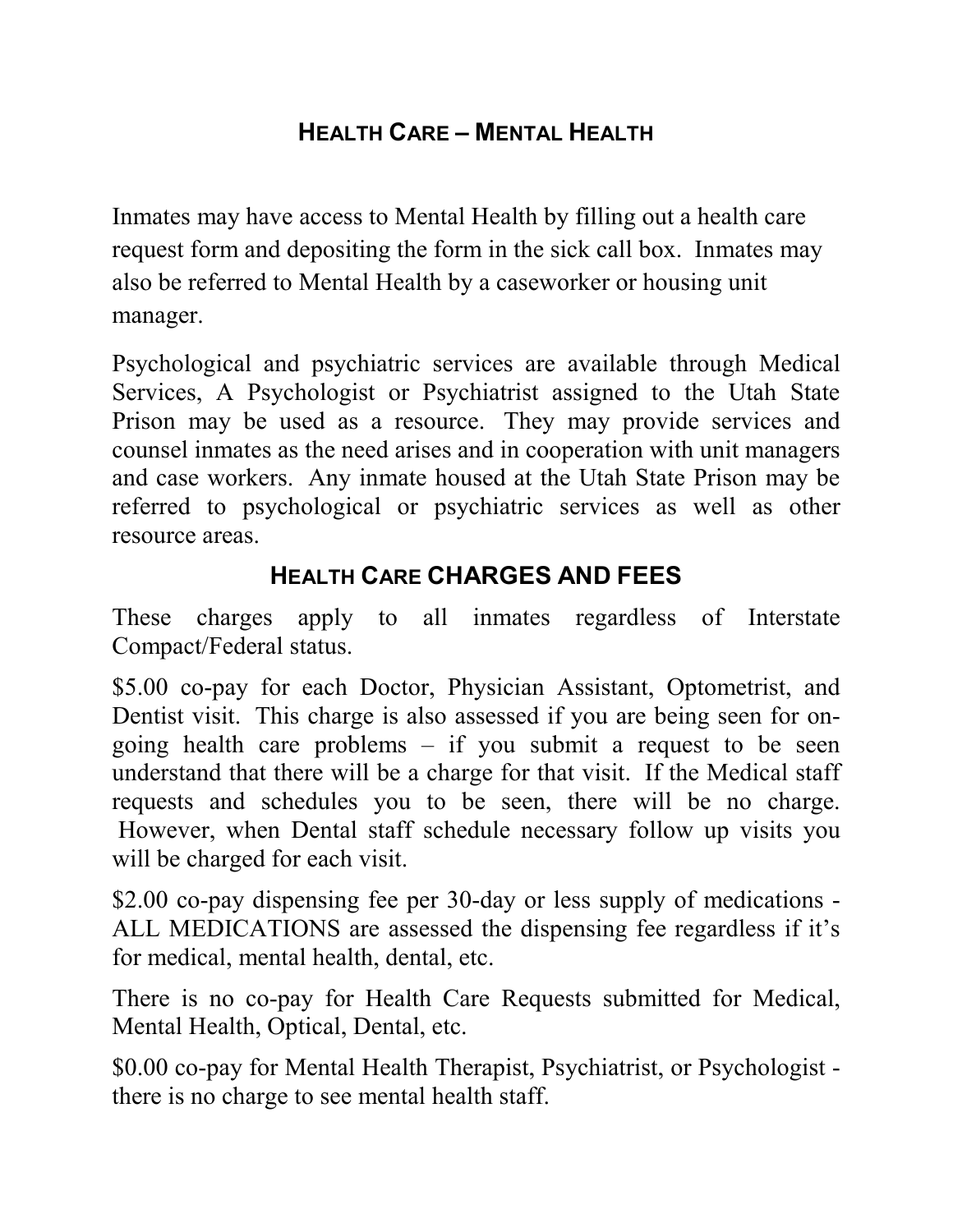10% of bills for all outside care provided. Your maximum co-pay for outside care will be \$2,000.00 per fiscal year (July - June).

Outside care is anything done by non-UDC staff. This includes all appointments, surgeries, tests, X-rays, etc. done at UMC and/or Gunnison Valley or at any other outside facility or by any non-UDC staff. Hospital departments bill us separately (doctor's fees, lab fees, xray fees, etc.).

\$5 monthly rental fee on all equipment rented to you with a value over  $$100$  (wheelchairs, O<sub>2</sub> concentrators, C-pap machines, etc.).

\$5 one-time fee on all equipment rented to you with a value of under \$100 (crutches, walkers, etc.).

Medical supplies and equipment that are purchased for you, and becomes your property, will continue to be charged at the rate of 50% of our cost for these items. The 50% charge for medical supplies will include all supplies medical purchases for your use; hearing aid batteries, colostomy/etc. supplies, tracheotomy supplies, etc.

Also, all equipment that is loaned to the inmate becomes the inmate's responsibility. Equipment needs to be maintained and not abused or destroyed. Any unreasonable repair cost and/or replacement cost of this equipment will be the responsibility of the inmate.

50% of the cost for glasses. However, you will be charged 100% of any extra such as tints, frames, etc. and your payment must be received prior to ordering. \*\*There is a limit of one pair of glasses ordered per patient every two years.

Inmates are responsible for 100% of the costs related to dentures or partial plates. In addition, only one set or partial denture will be ordered per patient every **10** years.

50% of the cost for any medical supplies – shoes, pillows, braces, prosthetics, etc.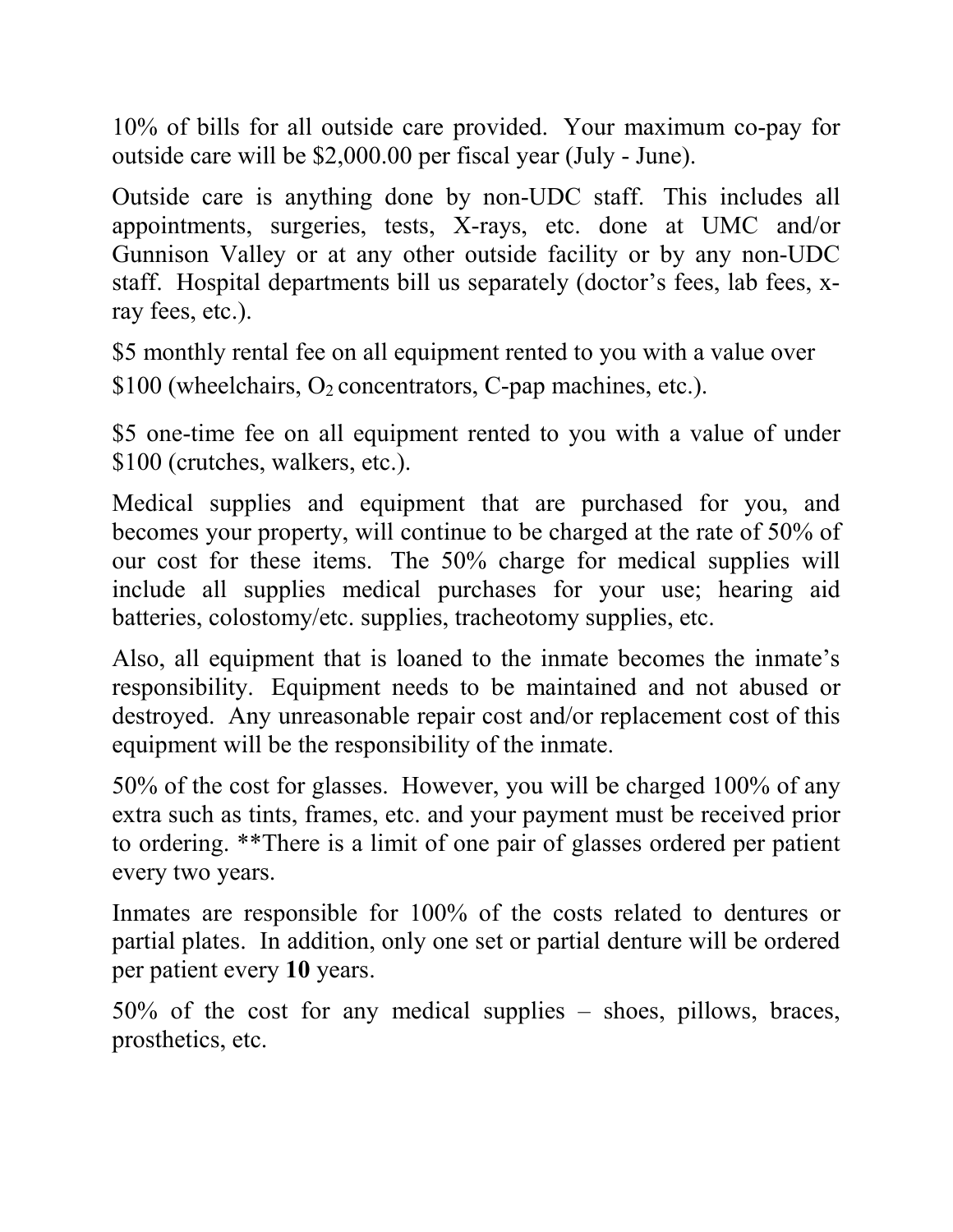Below is a list that may be helpful to give you an estimate on what some of the costs may be for you. Remember, this is only an estimate - we can not exactly predict all the services that the outside providers may feel are necessary when you are being seen so we cannot give you exact costs **Public**

**UDC GRAMA Classified** 

Anesthesiology - \$6 - \$45 Cardiology visit - \$35 - \$100 CT - \$28 - \$100 Derm visit - \$20 - \$50 Dialysis - \$15 - \$60 EKG - \$15 - \$80 EMG - \$20 - \$80 ENT - \$6 - \$80 ER Services - \$40 - \$700 (depends on procedures) Gastroenterology \$10 - \$80 GI procedures - \$20 - \$40 GI clinic - \$20 - \$70 Hematology/Oncology -  $$15 - $30$  Huntsman visit -  $$40 - $100$ ICU - \$50 - \$300 (daily cost) Infectious Disease - \$15 - \$75 In Patient stay - \$250-\$2000 (depends on length of stay) Infusion - \$300 - \$450 Lab work - \$20 - \$50 Mammogram - \$30 - \$200 Moran eye visit - \$30 - \$270 MRI - \$50 - \$300 Neurology - \$15 - \$35 Neuro Surgery clinic - \$20 - \$100 Nuclear Medicine - \$50 -\$100 Nephrology - \$6 - \$20 OBGYN - \$20 - \$100 Ortho - \$20 - \$75 Oral Surgery - \$25 - \$200 Pathology - \$7 - \$40 Plastics - \$45 - \$70 Podiatry - \$3 - \$7 Pulmonary - \$2 - \$5 Radiology \$4 - \$20 Surgery - \$100 - \$2000 Surgery visit  $-$  \$8  $-$  100 Ultrasound  $-$  \$15- \$80 Urology -  $$10 - $90$  Vascular  $- $20 - $75$ X-Ray - \$3 - \$10 Ambulance - \$50 - \$200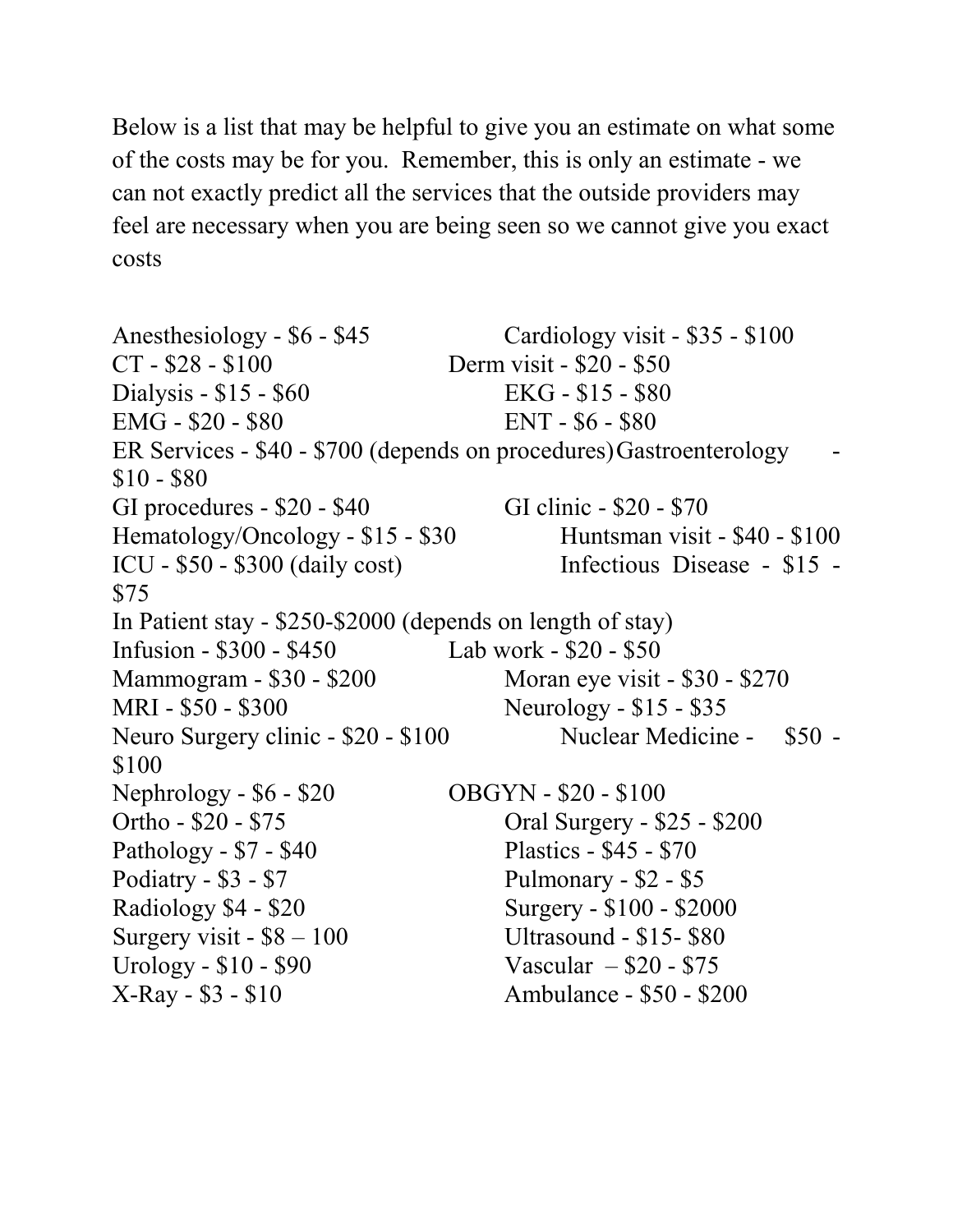#### **NO MEDICAL, DENTAL OR MENTAL HEALTH VISIT, PROCEDURE OR SUPPLIES WILL BE DENIED DUE TO LACK OF FUNDS. GRAMA Classified Public**

**UDC** 

## **VISITING**

Inmates are eligible for visiting based on their privilege level matrix and the institution's policies and procedures. As a general rule, the information contained in this handbook regarding visiting shall apply to all areas.

- 1. Visitation is a privilege, not a right, afforded to inmates/visitors at the Utah State Prison,
- 2. Visitation may be approved, cancelled, and or otherwise restricted when necessary to preserve the safety and security of the institution,
- 3. Inmates shall comply with all applicable prison rules while visiting. Failure to do so may result in termination of the visit and possible disciplinary action,
- 4. When processing through the Reception and Orientation unit, inmates may start the process of having their potential visitors submit visiting applications. Visiting request forms may be obtained from the housing unit staff.
- 5. Inmates who return to the prison shall be required to provide a new visiting list prior to receiving any visits.
- 6. Visits may be denied if a prospective visitor has an extensive and/or recent history of criminal activity.
- 7. Visitors who receive the Visiting Request Form should complete the portion of the visiting application marked "Visitor's Section". 1. The visitor shall attach the appropriate person documentation, as described on the back of the application form, or as specified by Visiting Staff.

1. A visitor's name shall be on an approved visiting list before visits shall be permitted.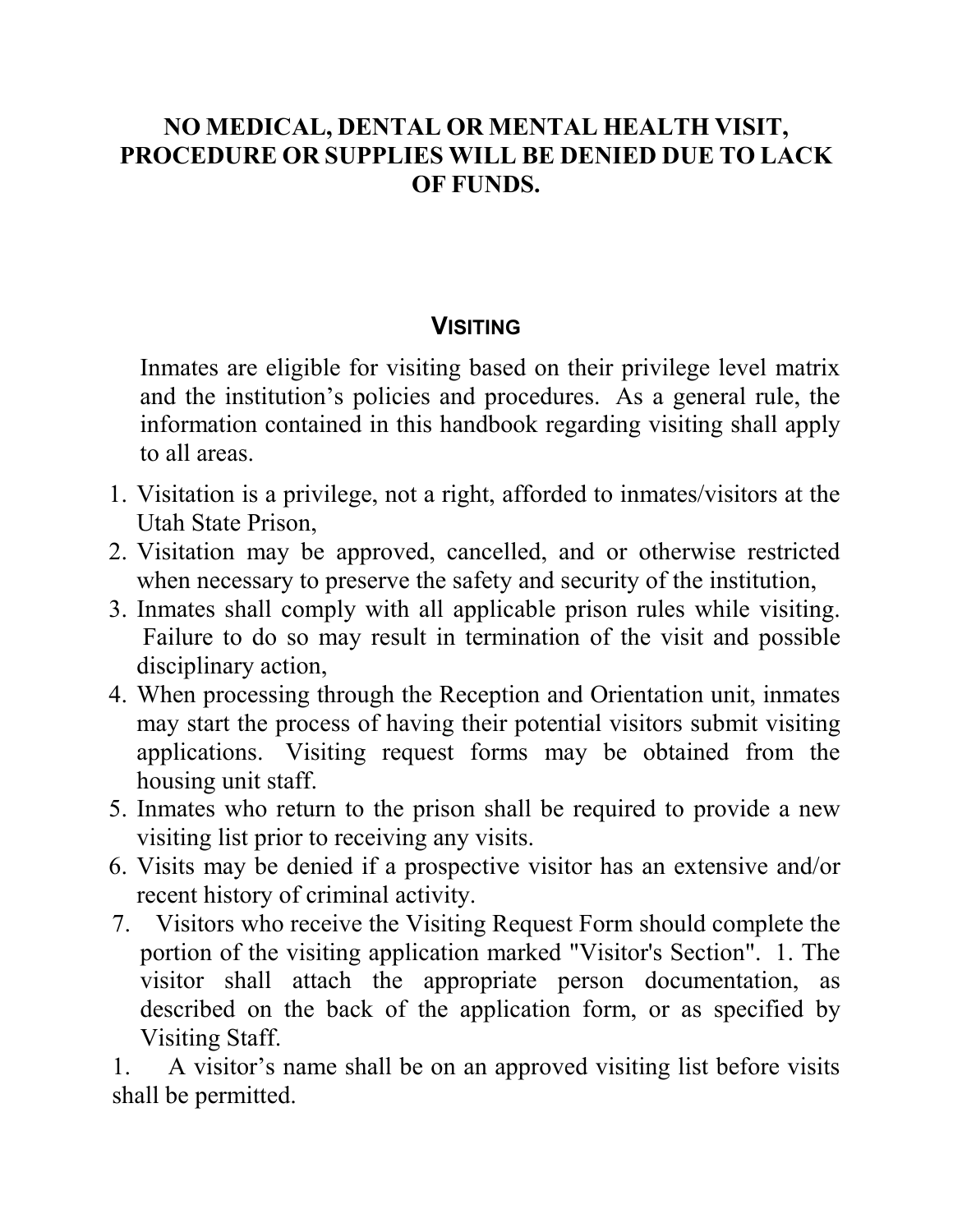1. The inmate shall be notified regarding approval/denial of the visiting application. It is the responsibility of the inmate to notify his or her visitors about the decision,

1. Inmates and the escorting adult visitor are responsible for the behavior of visiting children.

1. All minor visitors shall be accompanied by their parent or legal guardian. Only a member of the child's immediate family is allowed to have a notarized statement to bring the child if the parent and/or legal guardian are unable to visit.

1. Visitors who have approval to be on more than one inmate's visiting list, shall only visit with one inmate per visiting session. The Warden/designee may make exceptions. Exceptions shall be in writing and approved on a case-by case basis.

12. An inmate may remove an individual from his list by filling out a Removal Request Form and forwarding it to visiting staff for processing.

13. Visitors removed from a visiting list may not be reinstated for a 90 day period without approval of the inmate's housing unit supervisor,

14. Inmate's wishing to appeal a visiting decision will need to write the Deputy Warden of Security.

15. Visitors attempting to introduce contraband onto prison property are subject to criminal prosecution.

1. Requests for special visits must be initiated by the inmate through the inmate's Case Manager.

1. A maximum number of five visitors, including minors, will be allowed to visit an inmate per visiting session.

1. Immediate family is generally defined as spouse, children, mother, father, brother, sister, grandmother, grandfather and grandchildren.

Stepchildren, mother-in-law, father-in-law, sister-in-law, brother-inlaw, step-mother, step-father, step-brother, step-sister, half-brother and half-sister may be considered immediate family in some cases.

# **BOARD OF PARDONS**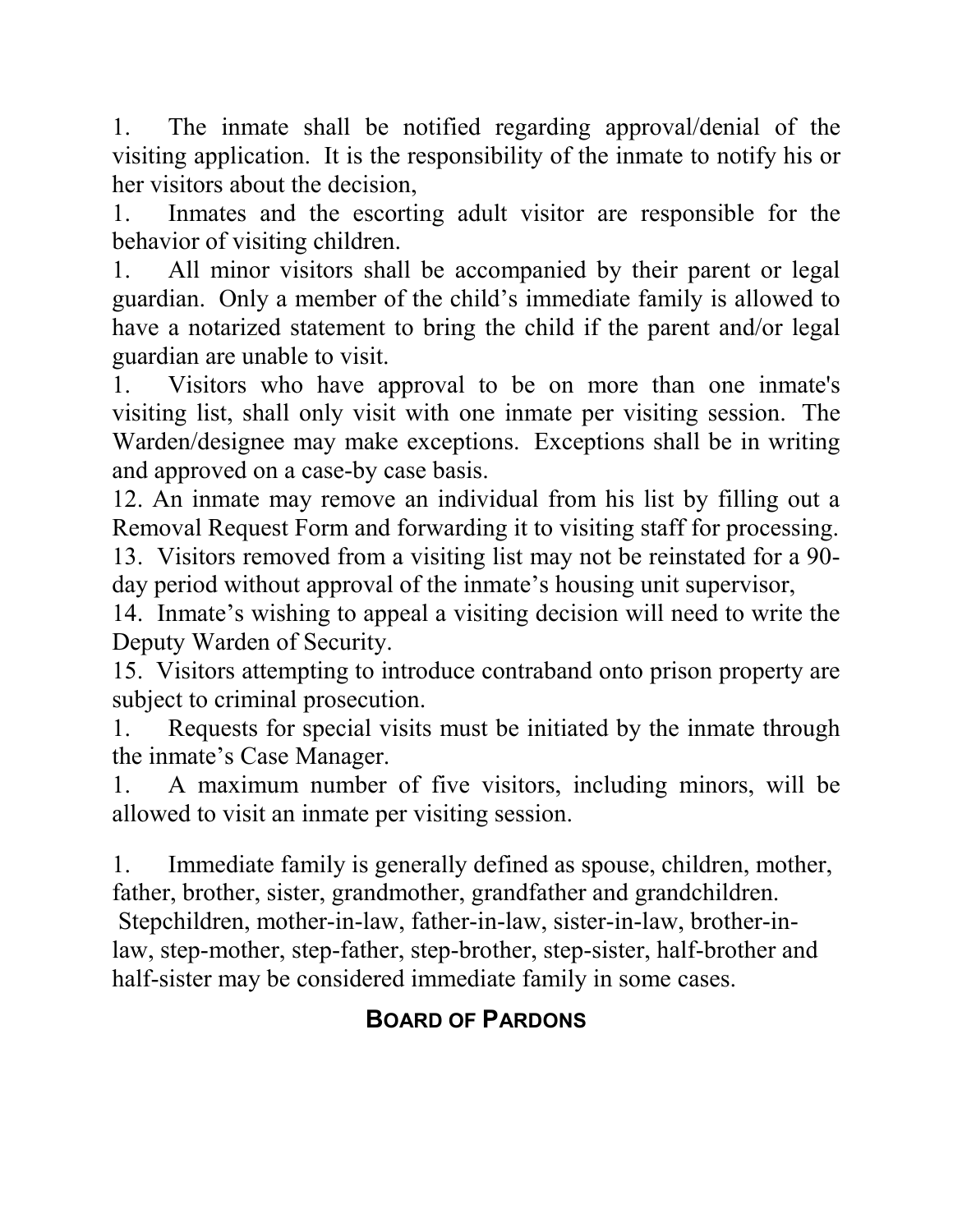## **Hearings**

The Board conducts personal appearance hearings in order to consider an inmate and sentence(s) for the first time, and may also use the hearing to consider whether an inmate's release is appropriate, and to review or determine an inmate's readiness for release. Inmates are scheduled for an original hearing according to the nature, severity and degree of offense and sentence for which the inmate was committed to prison, according to the following schedule:

Within six months of commitment to prison the Board will give notice of the month and year in which the inmate's original hearing will be conducted. Inmates who are sentenced to death or life without parole are not granted an original hearing.

The Board of Pardons has to complete a new hearing on inmates who have been given a release date but not released within 21 days due to being rescinded because of no approved address and no room at the CCC's. The Board of Pardons will now hear those inmates every Wednesday morning at 0830 hours.

When a sentence arises from a death (i.e. homicide, manslaughter, etc.), the Board will determine a month and year for the original hearing, pursuant to an administrative review conducted by the Board upon an inmate's commitment to the prison. The Board, in setting an original hearing in such cases, will consider the nature of the offense, the sentence(s) imposed; and any aggravating or mitigating circumstances known to or presented to the court at sentencing.

For all other cases, the following schedule applies:

# **1st Degree Felonies:**

Greater than 15 Year Minimum: OH after 15 years incarceration. 10 – 15 Year Minimum: OH after 7 years incarceration. Less than 10 Year Minimum: OH after 3 years incarceration. **2nd Degree Felony** (sex offenses): OH after 18 months incarceration.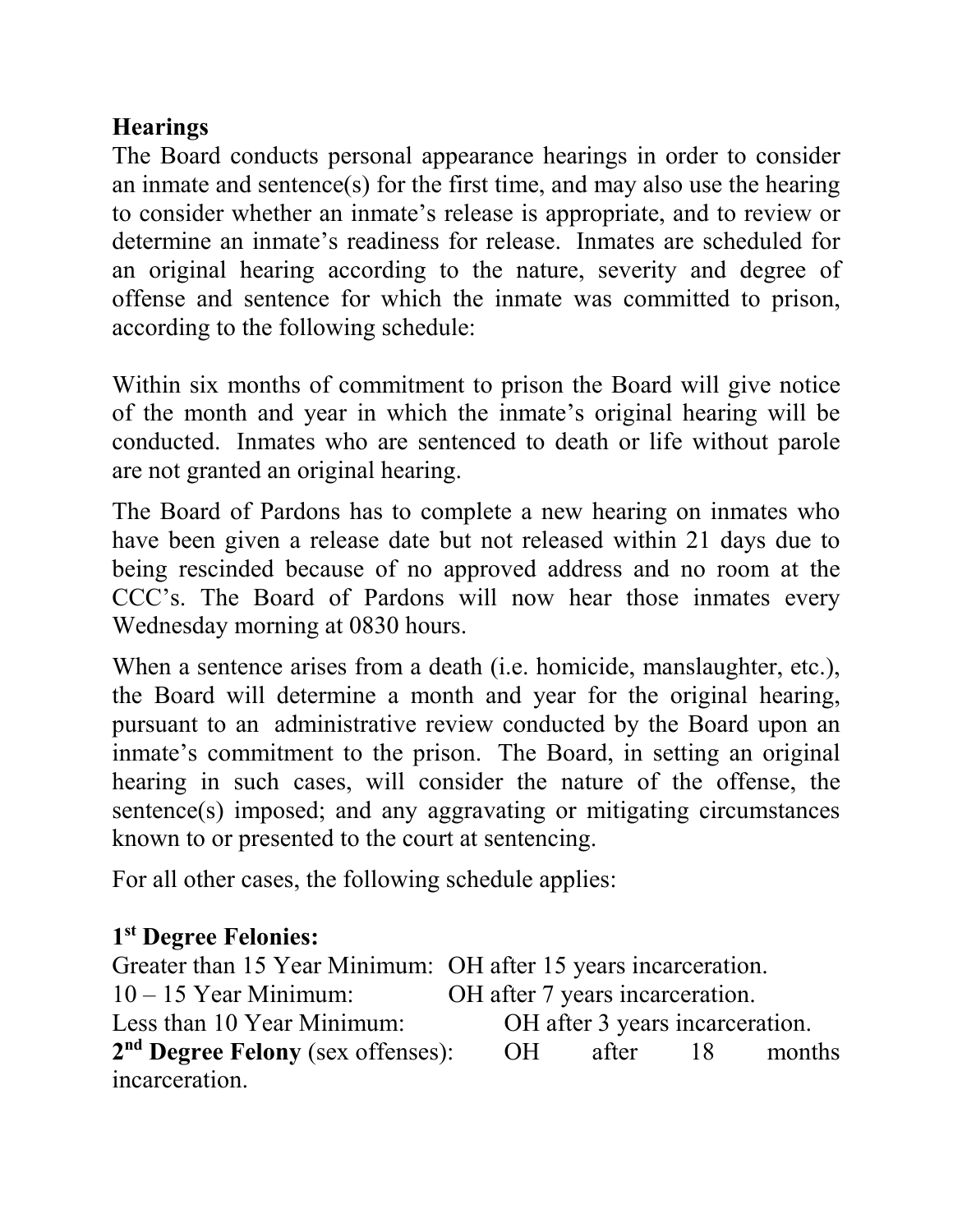**2nd Degree Felony** (non-sex offense): OH after 6 months incarceration. **3rd Degree Felony** (sex offense): OH after 12 months incarceration.

**3rd Degree Felony** (non-sex offense): OH after 3 months incarceration. **Class A Misdemeanors:** OH after 3 months incarceration.

The Board will not deviate from this schedule of hearings except in extreme and rare circumstances, such as those involving the health of the offender, which would prevent holding the hearing as scheduled.

## **FOOD SERVICES—CULINARY**

A balanced diet is served at the institution using food selected from the four basic food groups: Milk, meat, fruits, and vegetables/grains. A registered dietician prepares the menu. Food preparation is inspected and approved on a regular basis by the Salt Lake City/County Board of Health.

If you require a religious meal the following steps need to be followed:

- 1. The inmate must complete the Religious Meal Request Form and send it to Religious Services.
- 2. The Religious Meal Request Form is considered for sincerity.
- 3. The necessary standards for the religious request is researched and verified.
- 4. Religious Services sends a request to Food Services with a justification for the religious diet.
- 5. Food Services issues notification to the inmate of when the religious meal will begin.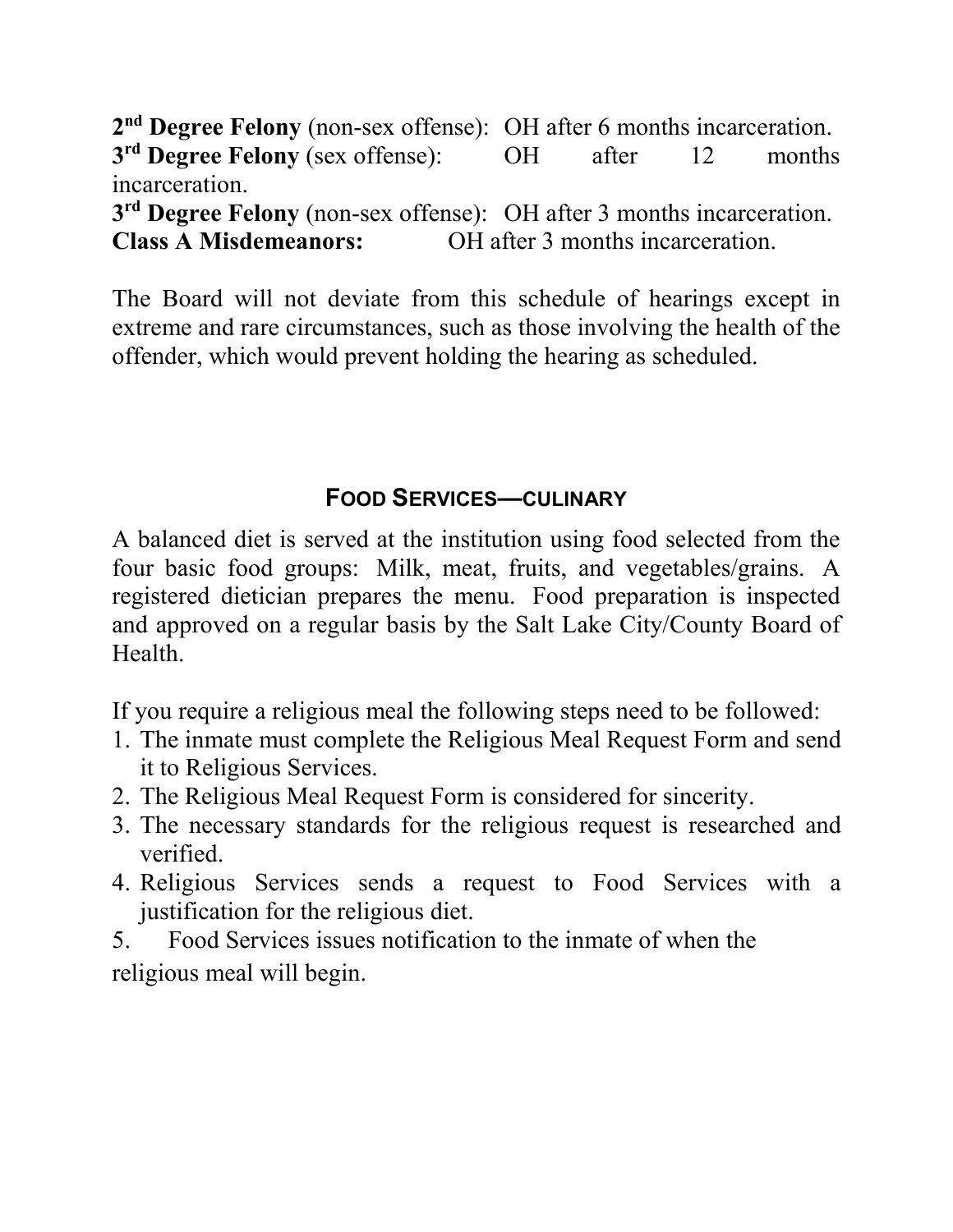#### **RELIGIOUS SERVICES, COUNSELING, AND RELIGIOUS ITEMS**

Inmates in the Utah State Prison will be allowed access to religious services, except when the inmate's behavior poses a safety threat to the religious counselor or others attending the religious service. Part-time chaplains facilitate inmates' religious needs.

Various religious services are available to the inmates: Non-Denominational Services, Catholic Services, LDS Services, LDS Institute, etc.

Services may be held each week in chapels or multipurpose areas. Level III, IV, and V inmates may attend scheduled religious services in the chapel. Segregated inmates may be refused the opportunity to attend regular services based on institutional security considerations.

Religious medallions or ornaments may be worn based on the inmate's classification and housing assignments. Inmates may obtain an item by requesting it through one of the chaplains. Inmates will also have access to religious writings unless such writings advocate actions that could present a clear and present danger to the security of the institution.

# **TELEPHONES**

- 1. Telephone privileges are designed to supplement, not replace, regular correspondences,
- 2. The use of the telephone is a privilege which can be lost by misuse, abuse, and/or violation of rules and regulations,
- 3. Telephones are available for inmate use based on the individual facility's needs,
- 4. Personal telephone calls may be monitored and/or recorded. Calls are subject to termination if circumstances indicate that there is a threat to the order, discipline, or security of the facility,
- 5. Incoming telephone calls to inmates will not be accepted. However, in the event of an emergency situation, the facility staff will relay a message to that particular inmate upon verification of the emergency,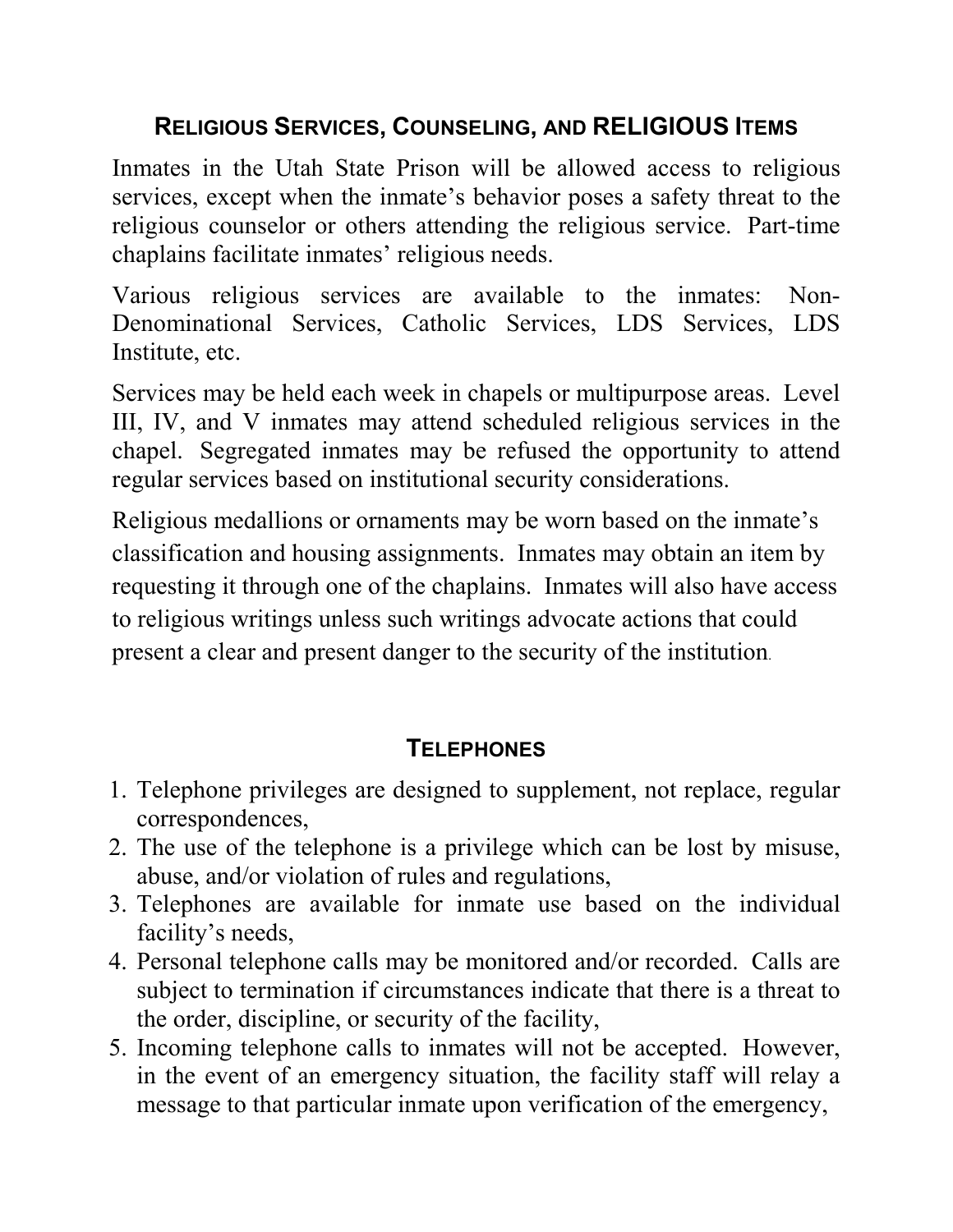- 6. Use of any telephone not specifically designated for inmate use is prohibited;
- 7. Credit card calls and third party billings are prohibited,
- 8. Phone conversations shall be in English unless prior authorization has been obtained from the inmate's housing unit administration,
- 9. Inmate calls to attorneys shall not be monitored. Steps may be taken on the part of staff to verify that the call is, in fact, to an attorney. Calls to attorneys should be arranged through staff on telephones that are not monitored or recorded,
- 10. Inmates shall not engage in threatening, harassing, foul, or abusive calls,
- 11. Inmates shall not misuse the telephone or telephone equipment,
- 12. In emergency situations, an inmate shall be required to terminate his or her telephone conversation at once and return to his or her assigned area,
- 13. Inmates will be limited to 10 personal/social phone numbers on their approved calling list;
- 14. Inmates must have their voiceprints completed before a phone call can be placed,
- 15. For additional information on the use of telephones, inmates should contact their housing unit administrator.
- 16. For each inmate who requests a new phone number in **R&O**, Inmate Phones will verify the phone numbers through the White Pages. If the phone number comes up unpublished or if the name or address do not match, they will send the request form back to the inmate. The inmate will need to get a copy of the phone bill from the person they are trying to call. When the inmate receives the copy, he needs to send it to the Inmate Phones. When the inmate gets to permanent housing the procedures will change, and the request will needs to go through the housing unit CHS.
- 17. If you receive a letter from a company called Direct Prison Connection, Cons Call Home, Inmate Calling Solutions, for your family to set up an account do not use these companies. They will not work on our system. V-Connect is the only company USP uses for phone calls.